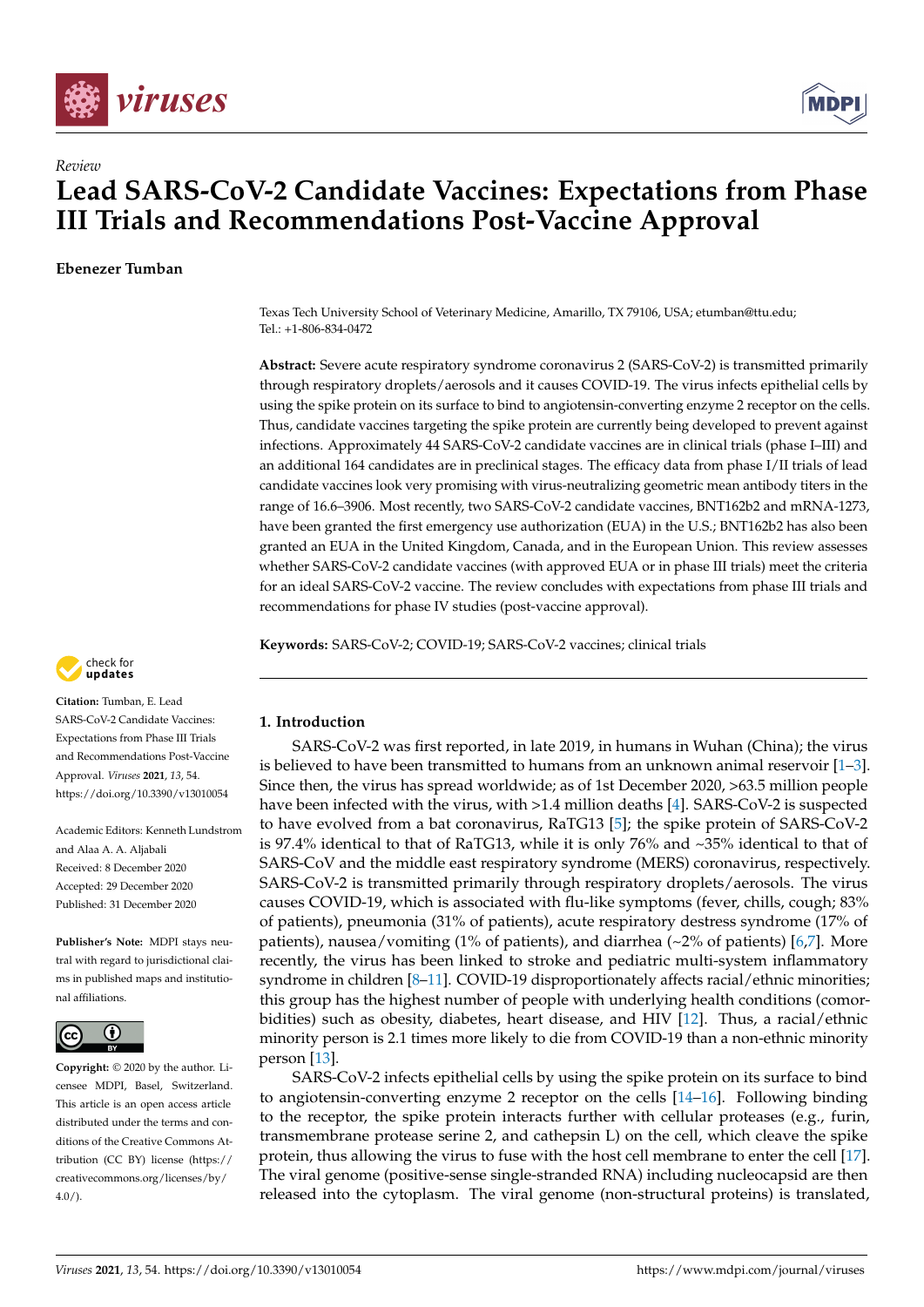first, by host cell machinery to give rise to RNA-dependent RNA polymerase (RdRp), helicase, and viral proteases. RdRp is then used to replicate the viral genome followed by translation of structural proteins (nucleocapsid protein, spike protein, envelope protein, and membrane protein).

A number of drugs are currently being explored to treat COVID-19 [\[18\]](#page-15-10). Recently, the U.S. Food and Drug Administration (FDA) approved Veklury (remdesivir) to treat COVID-19 patients who are  $\geq$ 12 years old (and weigh at least 40 kg) [\[19\]](#page-15-11). Remdesivir targets RdRp, thus preventing the replication of the viral genome. The FDA has also issued an emergency use authorization (EUA) for an investigational neutralizing monoclonal antibody (bamlanivimab) to treat COVID-19 patients in the same age/weight category [\[20\]](#page-15-12). The monoclonal antibody targets the spike protein and prevents binding/entry of the virus into the cell. In addition to these, convalescent sera from patients who have recovered from COVID-19 [\[21–](#page-15-13)[24\]](#page-15-14) are currently being used to treat patients with SARS-CoV-2 (in early stages of the disease) worldwide. Convalescent sera treatments have led to normalization in body temperature of infected patients, reduction in viral load (negative within 7–12 days of transfusion), reduction in hospitalization time as well as stabilization of patients suffering from respiratory failure [\[21–](#page-15-13)[24\]](#page-15-14).

The scientific community and the biotechnology industry have been working relentlessly to develop prophylactic vaccines to prevent against SARS-CoV-2 infections. Two SARS-CoV-2 candidate vaccines (BNT162b2 and mRNA-1273) have recently been granted an EUA after phase II/III trials; BNT162b2 and mRNA-1273 have been granted an EUA in the U.S. [\[25](#page-15-15)[,26\]](#page-15-16). BNT162b2 has also been granted an EUA in the United Kingdom [\[27\]](#page-15-17), Canada, the European Union [\[28\]](#page-15-18), the United Arab Emirates, Saudi Arabia, etc. In addition to these, the European Union will hold a meeting on 6th January 2021 to consider an EUA application for mRNA-1273 [\[29\]](#page-15-19). Moreover, other SARS-CoV-2 candidate vaccines are under phase III trials. An ideal SARS-CoV-2 vaccine, to fight the pandemic, should have the following features:

- (i) Elicit long-lasting protective immune responses;
- (ii) Should be given to everyone regardless of comorbidity or age, immune status, pregnancy/breastfeeding status;
- (iii) Lack the potential to cause antibody dependent enhancement (ADE) or pulmonary immunopathology;
- (iv) Should be thermostable in order to enable transportation and storage in developing countries with poor refrigeration facilities;
- (v) Be highly immunogenic in the general population including a population with preexisting anti-vector antibodies.

This review paper reviews data from phase I/II trials of lead candidate vaccines (Table [1\)](#page-3-0) and assesses whether SARS-CoV-2 vaccine with EUA or in phase III trials including those already licensed, prior to phase III trials, meet the criteria for an ideal SARS-CoV-2 vaccine. This review concludes with expectations from phase III trials and recommendations for phase IV studies (post-vaccine approval).

**Table 1.** Lead SARS-CoV-2 candidate vaccines with EUA granted, in phase III trials, or licensed (prior to phase III trials).

| Developer                   | <b>Vaccine Name</b><br>(Component)                                         | <b>Storage</b><br>Temp. $\Phi$ | Required<br><b>Doses</b> | Weeks<br>Apart             | Age<br>Group<br>(Years) | <b>Exclusion Criteria from Studies</b>                                                                                                                                 | Clinical<br>Trial<br>Registration<br><b>Numbers</b> |  |
|-----------------------------|----------------------------------------------------------------------------|--------------------------------|--------------------------|----------------------------|-------------------------|------------------------------------------------------------------------------------------------------------------------------------------------------------------------|-----------------------------------------------------|--|
| <b>Inactivated Vaccines</b> |                                                                            |                                |                          |                            |                         |                                                                                                                                                                        |                                                     |  |
| Sinovac                     | CoronaVac (inactivated<br>SARS-CoV-2 in<br>aluminum hydroxide<br>adjuvant) | $2-8$ °C                       | 2x:600<br>$SU/dose*$     | $\overline{2}$<br>and<br>4 | $18 - 59$               | -History of COVID-19 or presence<br>of SARS-CoV-2 antibodies<br>-Pregnant/breastfeeding<br>-Used immunosuppressive agents<br>within 6 months<br>-Immunodeficient (HIV) | NCT04582344<br>NCT04508075                          |  |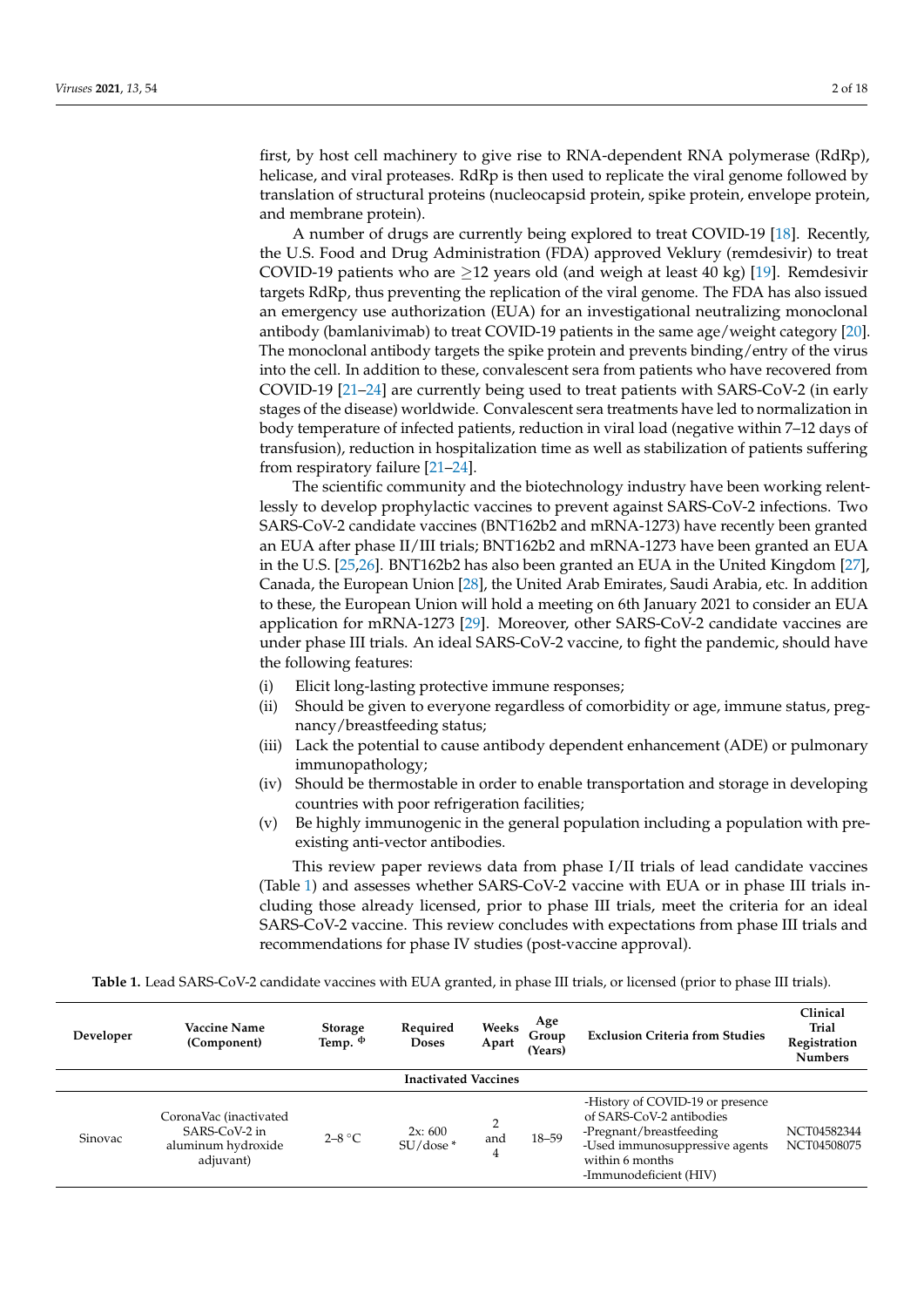| Developer                                                                       | <b>Vaccine Name</b><br>(Component)                                                                                                                                           | <b>Storage</b><br>Temp. <sup><math>\Phi</math></sup>                           | Required<br><b>Doses</b>                                                                            | Weeks<br>Apart | Age<br>Group<br>(Years)             | <b>Exclusion Criteria from Studies</b>                                                                                                                                                                                | Clinical<br><b>Trial</b><br>Registration<br><b>Numbers</b> |  |
|---------------------------------------------------------------------------------|------------------------------------------------------------------------------------------------------------------------------------------------------------------------------|--------------------------------------------------------------------------------|-----------------------------------------------------------------------------------------------------|----------------|-------------------------------------|-----------------------------------------------------------------------------------------------------------------------------------------------------------------------------------------------------------------------|------------------------------------------------------------|--|
|                                                                                 |                                                                                                                                                                              |                                                                                | <b>Inactivated Vaccines</b>                                                                         |                |                                     |                                                                                                                                                                                                                       |                                                            |  |
| Sinopharm                                                                       | Inactivated<br>SARS-CoV-2<br>(inactivated<br>SARS-CoV-2, strain<br>WIV04, in aluminum<br>hydroxide adjuvant)<br><b>BBIBP-CorV</b>                                            | $2 - 8$ °C                                                                     | 2x (dosage not<br>provided)                                                                         | 3              | ${\geq}18-$<br>85                   | -History of SARS-CoV-2,<br>SARS-CoV or MERS-CoV<br>infections<br>-Pregnant<br>-Received other investigational<br>CoV vaccines (SARS-CoV and<br>MERS-CoV)<br>-Immunodeficient (HIV)<br>-Receiving anti-TB therapy      | NCT04510207<br>NCT04560881<br>NCT04510207<br>NCT04612972   |  |
|                                                                                 | (inactivated<br>SARS-CoV-2, strain<br>HB02, in aluminum<br>hydroxide adjuvant)                                                                                               |                                                                                |                                                                                                     |                |                                     |                                                                                                                                                                                                                       |                                                            |  |
| Bharat<br>Biotech                                                               | BBV152 (inactivated<br>SARS-CoV-2 in<br>aluminum hydroxide<br>gel-imidazoquinoline<br>adjuvant)                                                                              | $2-8$ °C                                                                       | $2x: 6 \mu g /$ dose                                                                                | $\overline{4}$ | $\geq$ 18                           | -History of SARS-CoV infection<br>-History of COVID-19<br>investigational or licensed<br>vaccination<br>-Pregnant/breastfeeding<br>-Immunodeficient (HIV)<br>-Hepatitis B or C infection                              | NCT04641481                                                |  |
|                                                                                 |                                                                                                                                                                              |                                                                                | <b>Replication Deficient Vector Vaccines</b>                                                        |                |                                     |                                                                                                                                                                                                                       |                                                            |  |
| CanSino                                                                         | Ad5 nCoV $%$<br>(replication-deficient<br>Ad type 5 vector<br>expressing full-length<br>spike protein)                                                                       | $2-8$ °C                                                                       | $1x$ (VP not<br>provided)**                                                                         | N/A            | ${\geq}18$                          | -History of COVID-19 or presence<br>of SARS-CoV-2 antibodies<br>-Pregnant/breastfeeding-Using<br>immunosuppressive agents or<br>immunodeficient<br>-Adenovirus vectored vaccines                                      | NCT04526990<br>NCT04540419                                 |  |
| Gamaleya<br>National<br>Center of<br>Epidemiol-<br>ogy and<br>Microbiol-<br>ogy | Sputnik V $\epsilon$ <sup>#</sup> or<br>Gam-COVID-Vac<br>(combined<br>replication-deficient Ad<br>types 5 and 26 vectors<br>each expressing<br>full-length spike<br>protein) | Frozen<br>version<br>$(-18 °C)$<br>and<br>lyophilized<br>version<br>$(2-8 °C)$ | $2x$ (prime with<br>rAd26-S and<br>boost with<br>$rAd5-S$ : VP<br>dosage not<br>provided ***        | 3              | $\geq$ 18                           | -History of COVID-19 or presence<br>of SARS-CoV-2 antibodies<br>-Pregnant/breastfeeding<br>-Immunosuppressive agents<br>within 3 months<br>-Immunodeficient (HIV)<br>-Tuberculosis                                    | NCT04564716<br>NCT04530396                                 |  |
| AstraZeneca                                                                     | ChAdOx1 nCoV-19<br>(replication-deficient<br>Ad type 5 vector<br>expressing full-length<br>spike protein)                                                                    | $2-8$ °C                                                                       | 1x: $5 \times 10^{10}$ VP<br>2x: $5\times10^{10}$ VP<br>and<br>$3.5\text{--}6.5\times10^{10}$<br>VP | $4 - 12$       | $18 - 55$<br>$56 - 69$<br>$\geq$ 70 | -History of COVID-19 or presence<br>of SARS-CoV-2 antibodies<br>-Pregnant/breastfeeding                                                                                                                               | NCT04536051<br>NCT04516746<br>NCT04540393<br>NCT04400838   |  |
| Johnson &<br>John-<br>son/Janssen<br>Pharma                                     | Ad26.COV2.S or<br>JNJ-78436735<br>(replication-deficient<br>Ad-type 26 vector<br>expressing full-length<br>spike protein)                                                    | $2-8$ °C                                                                       | 1x: $5 \times 10^{10}$ VP                                                                           | N/A            | >18                                 | -Previous vaccination with CoV<br>vaccine<br>-Received investigational<br>adenoviral-vectored vaccines<br>within 6 months                                                                                             | NCT04505722                                                |  |
| mRNA Vaccines                                                                   |                                                                                                                                                                              |                                                                                |                                                                                                     |                |                                     |                                                                                                                                                                                                                       |                                                            |  |
| Moderna                                                                         | mRNA-1273 $\Sigma$ (mRNA<br>of full-length spike<br>protein in a lipid<br>nanoparticle)                                                                                      | Frozen<br>between<br>$-25$ and<br>$-15$ °C                                     | $2x: 100 \mu g$ each                                                                                | 4              | >18                                 | -History of SARS-CoV-2 infection<br>-Pregnant/breastfeeding<br>-Received other investigational<br>CoV vaccines (SARS-CoV and<br>MERS-CoV)<br>-Received systemic<br>Immunosuppressants for >14<br>days within 6 months | NCT04470427                                                |  |

**Table 1.** *Cont.*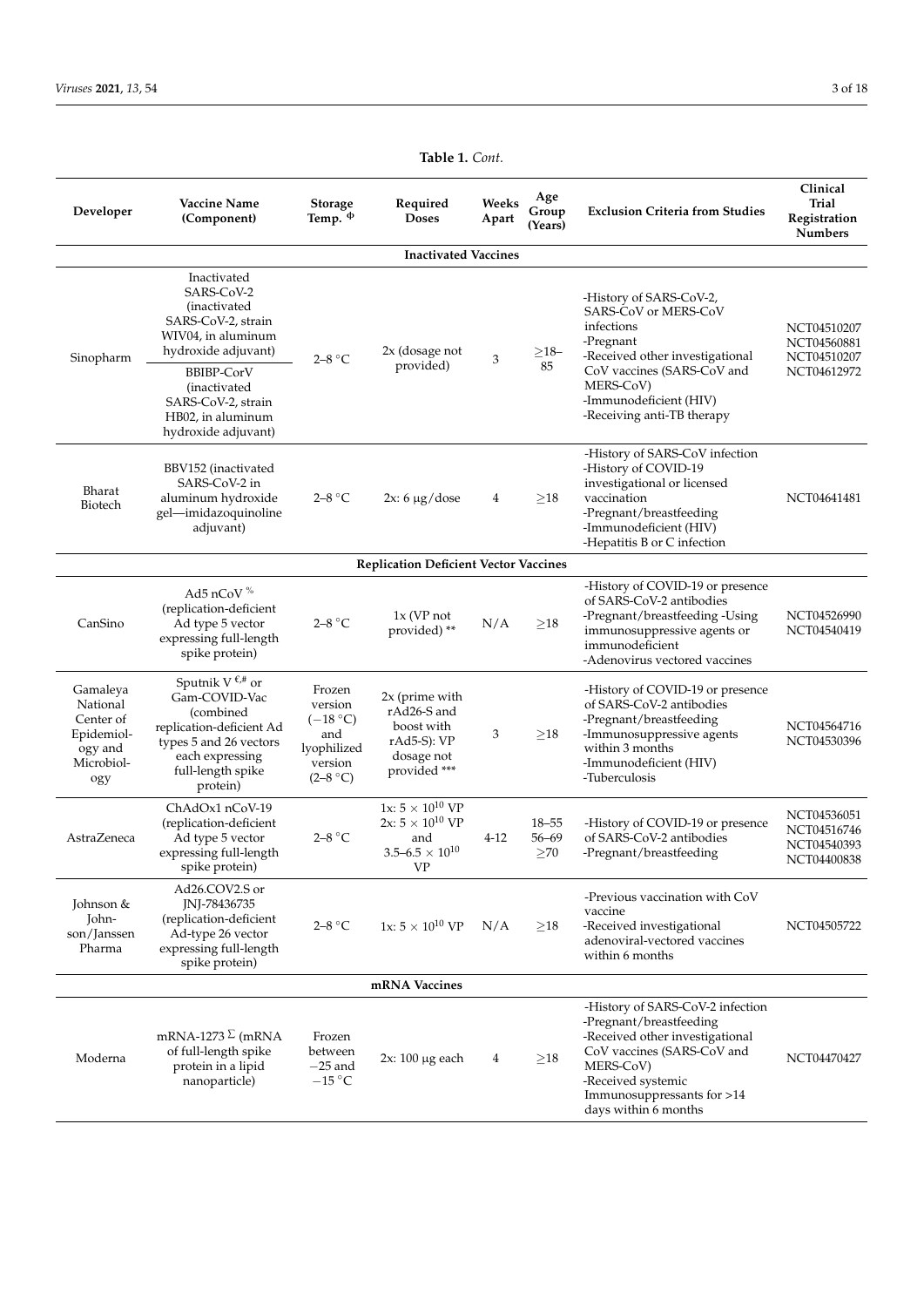<span id="page-3-0"></span>

| Developer                          | <b>Vaccine Name</b><br>(Component)                                                                                               | <b>Storage</b><br>Temp. $\Phi$                | Required<br><b>Doses</b>                                                    | Weeks<br>Apart | Age<br>Group<br>(Years) | <b>Exclusion Criteria from Studies</b>                                                                                                                                                                                                                     | Clinical<br><b>Trial</b><br>Registration<br><b>Numbers</b> |  |  |
|------------------------------------|----------------------------------------------------------------------------------------------------------------------------------|-----------------------------------------------|-----------------------------------------------------------------------------|----------------|-------------------------|------------------------------------------------------------------------------------------------------------------------------------------------------------------------------------------------------------------------------------------------------------|------------------------------------------------------------|--|--|
| mRNA Vaccines                      |                                                                                                                                  |                                               |                                                                             |                |                         |                                                                                                                                                                                                                                                            |                                                            |  |  |
| Pfizer and<br>BioNTech             | BNT162b2 $\Sigma$ (mRNA of<br>full-length spike<br>protein in a lipid<br>nanoparticle)                                           | Frozen at<br>$-70$ °C $\pm$<br>$10^{\circ}$ C | $2x: 30 \mu$ g each                                                         | 3              | >12                     | -Symptoms/diagnosis of COVID<br>19 by NAAT <sup>\$</sup><br>-Pregnant/breastfeeding<br>-Immunocompromised<br>-Previous vaccination with CoV<br>vaccine<br>-Immunosuppressive therapy<br>Note: Positive serological test for<br>SARS-CoV-2 was not excluded | NCT04368728<br>Protocol<br>C4591001                        |  |  |
| <b>Recombinant Protein Vaccine</b> |                                                                                                                                  |                                               |                                                                             |                |                         |                                                                                                                                                                                                                                                            |                                                            |  |  |
| Novavax                            | NVX-CoV2373 (a<br>"nanoparticle" of<br>trimeric full-length<br>recombinant spike<br>protein formulated in<br>Matrix-M1 adjuvant) | $2 - 8$ °C                                    | $2x: 5 \mu g$<br>SARS-CoV-2 rS<br>$+50 \mu g$<br>Matrix-M1<br>adjuvant/dose | 3              | 18-84                   | -History of COVID-19 or presence<br>of SARS-CoV-2 antibodies<br>-Pregnant/breastfeeding<br>-Immunosuppressive or<br>immunodeficient status                                                                                                                 | NCT04583995<br>NCT04611802                                 |  |  |

**Table 1.** *Cont.*

 $\Phi$  Storage or transportation temperature. \* SU not defined in trial. A amount of 3 μg was proposed for a phase III trial [\[30\]](#page-15-20). 1x = 1 immunization.  $2x = 2$  immunizations.  $VP =$  virus particles. NA = not applicable. \*\* Phase I/II studies used two different doses:  $5 \times 10^{10}$  and  $1 \times 10^{11}$  virus particles [\[31\]](#page-16-0). \*\*\* Phase I/II studies used  $1 \times 10^{11}$  virus particles/dose [\[32\]](#page-16-1). # Two versions are available: a frozen version and a lyophilized version, Gam-COVID-Vac-lyo, to be reconstituted. % Approved for use in Chinese military. € Approved for use in Russia.  $\Sigma$  EUA granted.  $\delta$  *NAAT* = nucleic acid amplification test.

## **2. SARS-CoV-2 Candidate Vaccines with Approved EUA**

## *2.1. The BNT162b2 Vaccine*

On 2nd December 2020, the United Kingdom granted the first (after phase III trial) EUA for a SARS-CoV-2 vaccine, BNT162b2. BNT162b2 was developed by Pfizer and BioN-Tech and it is composed of an mRNA of the full length of the spike protein encapsulated in a lipid nanoparticle. The efficacy data in humans that led to its approval are summarized as follows: first, a phase I trial was conducted with 90 healthy participants (18–55 years old); the participants (12 in each group) were immunized twice with 10, 20, or 30  $\mu$ g/dose of BNT162b2 while other participants (3 in each group) were immunized with a placebo [\[33\]](#page-16-2); the second dose was given three weeks after the first dose and neutralization antibody titers were assessed one week after the second dose. Participants immunized with 10, 20, or 30 µg had virus-neutralizing geometric mean antibody titers (NGMATs) of 157, 363 and 361, respectively. Two weeks after the second dose, another neutralization assay was conducted; NGMATs declined slightly to 97, 292, and 163, respectively. The responses decreased further with age; in older adults (65–85 years old; three groups of participants with 12 in each group) immunized with the same doses/schedule, the viral NGMATs after one week were 79, 84, and 149, respectively. Two weeks after the second immunization, NGMATs were 111, 81, and 206, respectively. The NGMATs were within the range of those in convalescent sera from 18–83-year-old patients who have recovered from COVID-19 (NGMAT 90–618; average 94) that were tested alongside with sera from vaccinees.

Data from phase II/III studies have not yet been published. However, Pfizer, in a press release, recently shared some preliminary data from phase II/III studies, which included >43,000 participants globally [\[34\]](#page-16-3); 42% of the participants were from diverse racial/ethnic backgrounds and 41% of them were 56–85 years old. Pfizer highlighted that BNT162b2 was well tolerated across all populations with mild or moderate adverse effects (fatigue and headache) that were short lived. Additionally, they highlighted that the vaccine was >94% effective, one week after a second dose of 30 µg. Eight versus 162 cases of COVID-19 were diagnosed in the vaccine and placebo groups, respectively; additionally, 1 case of severe COVID-19 versus 9, were diagnosed in the vaccine and placebo groups, respectively. They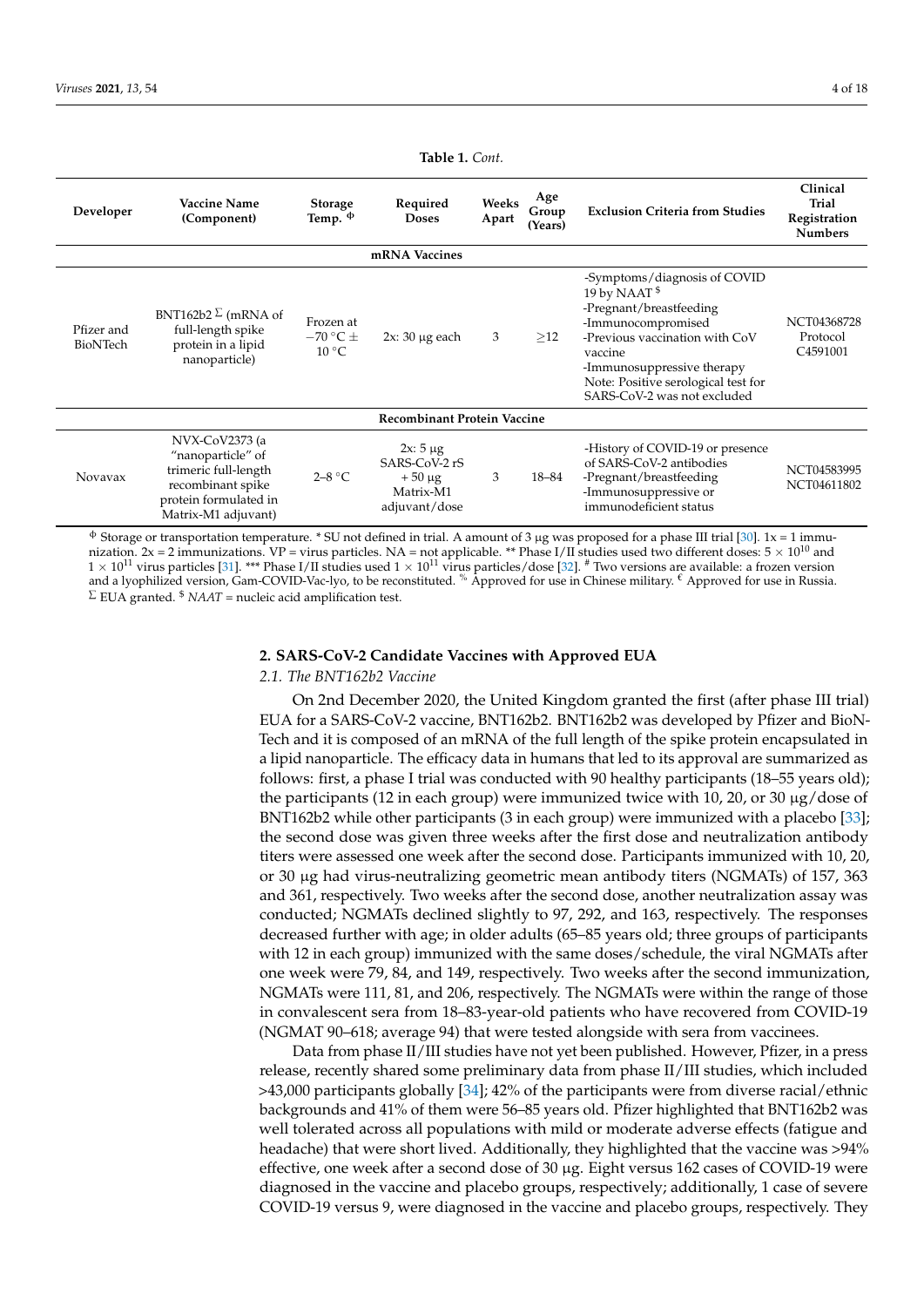went further to highlight that the vaccine was efficacious across age groups (including those >65 years old), gender, and race/ethnicity.

As mentioned above, an EUA for BNT162b2 has been granted in the United Kingdom, Canada, the U.S., the European Union, the United Arab Emirates, Saudi Arabia, etc. It was also mentioned earlier that the data for phase III trials have not yet been peer reviewed for publication and some unknowns were not addressed in the press release in November 2020; thus, the scientific community hopes the following concerns will be addressed (in order to make BNT162b2 an ideal SARS-CoV-2 vaccine) when the data are published:

- (i) We do not know whether NGMATs in children (12–17 year) and adults (18–65 years) are similar to those of older adults (>65 years old). It is also not clear whether the vaccine will be tested in children <12 years old.
- (ii) We do not know the NGMAT beyond one week after the second immunization; this is very important because in phase I trial, there was a slight reduction in NGMAT, two weeks after the second immunization [\[33\]](#page-16-2).
- (iii) The proportion of participants in the whole trial that were used to assess the efficacy of >94% is not known.
- (iv) It is not clear whether the 162 cases of COVID-19 (and 9 severe cases) detected in the placebo group were within a certain age group, race/ethnicity, or had prior SARS-CoV-2 infection.
- (v) It is not clear whether the vaccine was tested in participants with comorbidities, which is a group in dire need of a COVID-19 vaccine.

#### *2.2. The mRNA-1273 Vaccine*

On 18th December 2020, the U.S. granted a second EUA for a SARS-CoV-2 candidate vaccine, mRNA-1273. mRNA-1273, developed by Moderna, is similar to BNT162b2; it is composed of an mRNA of the full length of the spike protein encapsulated in a lipid nanoparticle. In a phase I trial conducted with 45 healthy participants (18–55 years old and >56 years old), two groups of participants (15 in each group) immunized twice with 25 or 100 µg/dose of mRNA-1273 had NGMATs of 339.7 and 654.3, respectively; the second dose was given four weeks after first dose and neutralization assays were conducted 2 weeks after the second dose. The NGMATs were similar or superior to those in convalescent sera from patients who have recovered from COVID-19 [\[35\]](#page-16-4). The phase I trial was then expanded to include 40 older adults (56–70 years and  $\geq$ 71 years). A mixed trend of NGMATs were observed in older adults. NGMATs in ten 56–70-year-old participants and in ten  $\geq$ 71-year-old participants, immunized with 100  $\mu$ g/dose (same schedule as in 18–55 years old), were 878 and 317, respectively [\[36\]](#page-16-5). Neutralizing antibody titers from a 250 µg dose (in 18–55 years old) are pending.

Moderna, in a press release, has recently shared some preliminary data from phase II/III studies with 30,000 participants (>18 years) in the U.S. [\[37\]](#page-16-6). The study included 37% of participants from diverse racial/ethnic minority backgrounds; it also included 42% of participants who are at high risk for severe COVID-19 (i.e., were greater than 65 years old or less than 65 years old but had comorbidities). In the press release, Moderna highlighted that mRNA-1273 was well tolerated across all populations with mild or moderate adverse effects (fatigue, myalgia, arthralgia, headache, pain, and swelling at injection site) that were short lived. The press release further highlighted that mRNA-1273 is 94.5% effective, two weeks after a second dose of 100 µg. Five versus 90 cases of COVID-19 were diagnosed in the vaccine and placebo groups, respectively; 15.8% of the COVID-19 cases were adults >65 years old and 21.1% were from diverse racial/ethnic minority backgrounds. Further, 11 cases of severe COVID-19 were present in the placebo group but no case was present in the vaccine group. The data have not yet been peer reviewed for publication and some unknowns were not addressed in the press release; thus, the scientific community hopes the following concerns will be addressed (in order to make mRNA-1273 an ideal SARS-CoV-2 vaccine) when the data are published: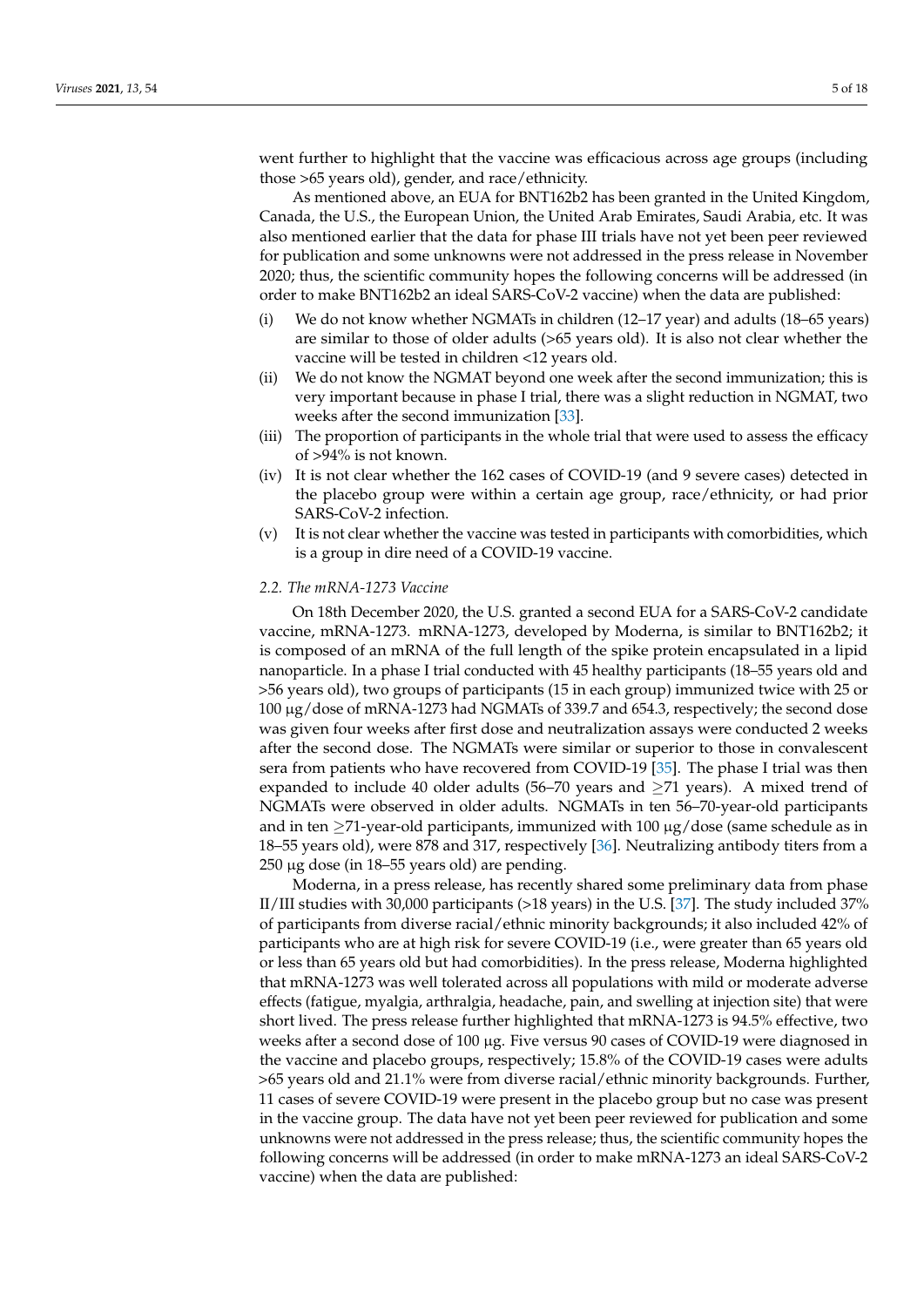- (i) We do not know whether the participants in the vaccine group who had COVID-19 or severe cases of the disease had lower NGMATs compared to those that did not have the disease. Thus, data comparing NGMAT in these two groups are warranted. It would also be nice to know the percentage of adults, 18–55 years old, in the vaccine group that had COVID-19 compared to older adults, 56–70 years old. This is very important because in phase I trial, NGMAT in older adults (immunized with same dose of antigen/schedule as in phase II/III) seemed to be slightly higher (878) [\[36\]](#page-16-5) compared to those in 18–55 years old (654.3) [\[35\]](#page-16-4).
- (ii) We do not know what percentage of participants with comorbidities had COVID-19 (if any) in the vaccine group.
- (iii) Data on the percentage of individuals that were seropositive, for SARS-CoV-2, after the second dose are not known. This information is very important because it will shed light on how many participants within a group (population) will respond, immunogenically, to the vaccine.
- (iv) We do not know whether the NGMAT will change three weeks (and beyond) after the second immunization and/or whether the number of COVID-19 cases in the vaccine group will increase. So far, we have data only on the number of COVID-19 cases, two weeks after the second dose.
- (v) The proportion of participants in the whole trial that were used to assess the efficacy of 94.5% is not known. A larger proportion size will reflect reliable data and vice versa.
- (vi) Although the study included participants from diverse racial/ethnic backgrounds, the study was conducted only in one country (the U.S.) and did not include children and young adults < 18 years old. Data from other geographic regions around the world and from an age group < 18 years are needed.

### **3. SARS-CoV-2 Candidate Vaccines in Phase II/III Trials**

As of 18 November 2020, ~44 SARS-CoV-2 candidate vaccines were in clinical trials (phase I–III) and an additional 164 candidates were in preclinical stages [\[38,](#page-16-7)[39\]](#page-16-8). These candidate vaccines, developed using different technologies/approaches, include live attenuated SARS-CoV-2, inactivated SARS-CoV-2, replication-deficient vectors expressing the full-length spike protein, replication-competent vectors expressing the full-length spike protein, mRNA of the full-length spike protein, DNA of the full-length spike protein, the full-length recombinant spike protein, the receptor binding domain of the spike protein, SARS-CoV-2 virus-like particles (VLPs), a multi-peptide cocktail of SARS-CoV-2, VLPs displaying receptor binding domain (reviewed in  $[40,41]$  $[40,41]$ ). Of the ~44 candidate vaccines in clinical trials, 11 of them (including those that have been granted an EUA; Table [1\)](#page-3-0) are in phase III trials. These include CoronaVac, inactivated SARS-CoV-2, BBIBP-CorV, BBV152, Ad5 nCoV (approved for use in Chinese military), Sputnik V (Gam-COVID-Vac; approved in Russia), ChAdOx1 nCoV-19, Ad26.COV2.S (JNJ-78436735), mRNA-1273, BNT162b2, and NVX-CoV2373. Although efficacy data from phase III trials with these lead candidate vaccines have not yet been published (except partial data for mRNA-1273 and BNT162b2), efficacy data from phase I/II trials look very promising, with virus NGMAT in the range of 16.6–3906 (Figure [1\)](#page-6-0); only minor adverse effects (e.g., pain at injection site, chills, fever, muscle ache, nausea, and fatigue) were reported in phase I/II trials (reviewed in [\[41](#page-16-10)[,42\]](#page-16-11)). This portion of this review summarizes efficacy data from phase I/II studies (of CoronaVac, inactivated SARS-CoV-2, BBIBP-CorV, BBV152, Ad5 nCoV, Sputnik V, ChAdOx1 nCoV-19, Ad26.COV2.S, and NVX-CoV2373) and makes recommendations for future studies. Because the correlates of SARS-CoV-2 protection are not well known and it is assumed—based on preclinical studies in nonhuman primates [\[43\]](#page-16-12) and on successful outcomes following passive transfer of convalescent sera to COVID-19 patients [\[21–](#page-15-13)[24\]](#page-15-14)—that SARS-CoV-2-specific neutralizing antibodies are associated with protection, this review will only focus on antibody responses following immunization; the candidate vaccines are reviewed/grouped below based on the approaches that were used to develop them.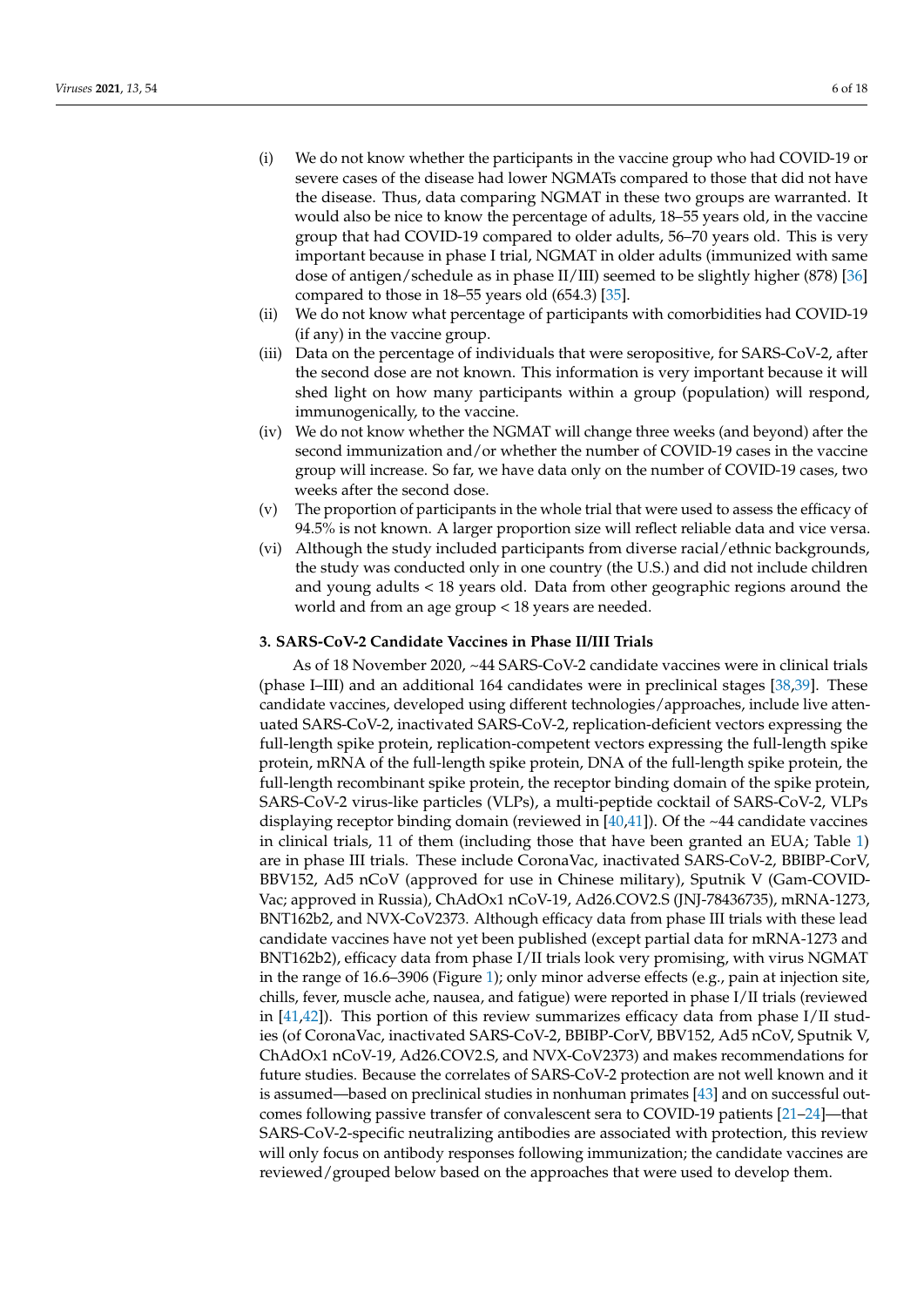<span id="page-6-0"></span>

Figure 1. NGMATs of SARS-CoV-2 candidate vaccines in phase III trials. (A) NGMATs of CoronaVac, inactivated SARS-CoV-2, Ad5 nCoV, Sputnik V, ChAdOx1 nCoV-19, Ad26.COV2.S, mRNA-1273, and BNT162b2. (B) NGMATs of NVX-CoV2373. Neutralization assays were performed using wild-type  $\frac{1}{2}$ virus except with the BNT162b2 vaccine (\* a reporter SARS-CoV-2 virus expressing mNeonGreen was used). Tissue culture infectious dose (TCID).

# *3.1. Inactivated SARS-CoV-2 Vaccines*

# 3.1.1. CoronaVac

CoronaVac is an inactivated SARS-CoV-2 candidate vaccine (formulated in aluminum hydroxide) developed by Sinovac. In a phase II trial conducted with 600 healthy participants (18–59 years old), more than 92% of the participants immunized with two doses of the vaccine (either 3 or 6 µg/dose, four weeks apart) showed seroconversion, four weeks after a second dose [\[30\]](#page-15-20); for the purpose of this review, seroconversion is defined as having a certain value (based on each vaccine trial) of NGMAT above baseline titers. Participants immunized with 3  $\mu$ g of the vaccine had an NGMAT of 44.1 while those immunized with 6  $\mu$ g had an NGMAT of 65.4 (Figure [1A](#page-6-0)). Thus, CoronaVac is immunogenic and elicits a better NGMAT at a higher dose.

In order for the vaccine to meet the features of an ideal SARS-CoV-2 vaccine, the following limitations need to be addressed during phase III studies and/or are recommended during phase IV studies:

(i) Data showing NGMAT in individuals with comorbidities and from different ethnic/racial backgrounds; the phase II trial was conducted only on a healthy group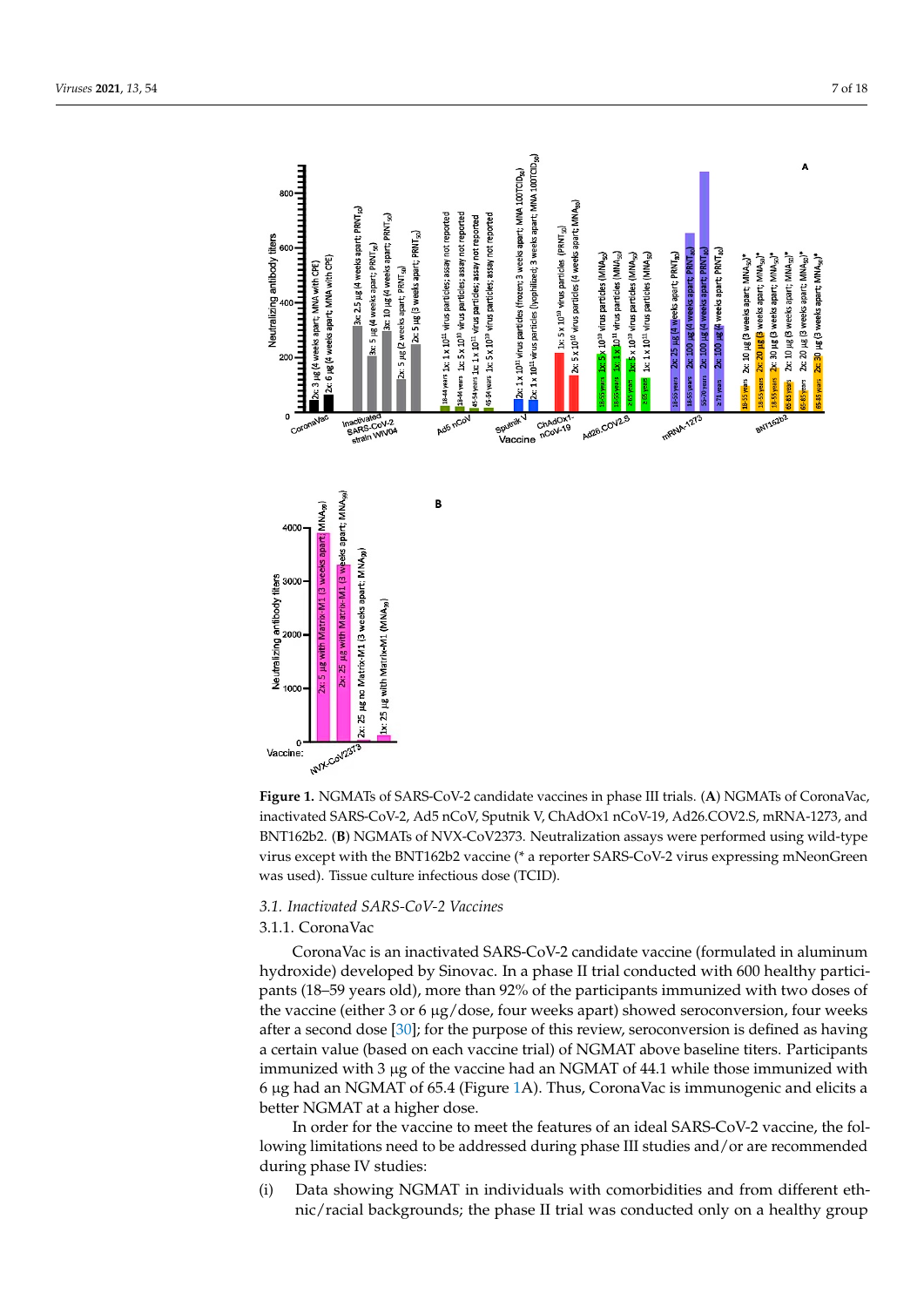of participants and the ongoing phase III trial (Table [1\)](#page-3-0) excludes individuals with an immunodeficient immune system. Thus, it is not clear how individuals with comorbidities (in dire need of SARS-CoV-2 vaccine) or patients with a compromised immune system will respond to CoronaVac.

- (ii) Data showing NGMATs in different age groups. It is not clear whether the immunogenicity of CoronaVac decreases with age as has been observed with other SARS-CoV-2 candidate vaccines [\[31,](#page-16-0)[33,](#page-16-2)[35,](#page-16-4)[44,](#page-16-13)[45\]](#page-16-14). In other words, do older adults (50–59 years old) mount a lower response to the vaccine compared to younger adults (18–29 years old)?
- (iii) Data demonstrating the immunogenicity of the vaccine in older adults (>60 years, who are in dire need of a SARS-CoV-2 vaccine). We do not know how immunogenic the vaccine will be in people in this age group. If immune responses in the 50–59 years old group are lower than those in the 18–29 years old group, a dose of more than 6 µg/dose of CoronaVac may be required to elicit a strong immune response in adults who are >60 years old. Thus, in phase III trial, the first priority should evaluate 6  $\mu$ g/dose (instead of 3  $\mu$ g as indicated in Zhang et al., [\[30\]](#page-15-20)), at 28 days schedule, given the fact that this dose had minor adverse effects (e.g., pain at injection site), which were not different from the 3 µg dose.
- (iv) Data showing the longevity of neutralizing antibody titers beyond 28 days; phase II neutralizing antibody titers were conducted using sera collected 28 days (after the second dose). Thus, it is not clear how long the neutralizing antibody titers will last.
- (v) Assess the efficacy and safety of the vaccine in an age group, which is 9–17 years old. As mentioned above, CoronaVac is an inactivated vaccine formulated with the adjuvant, aluminum hydroxide; unfortunately, some inactivated viral vaccines against respiratory diseases (e.g., respiratory syncytia virus [\[46\]](#page-16-15)) formulated with aluminum adjuvant have been associated, in a few cases, with vaccine-associated enhanced viral disease such as pulmonary immunopathology. Although pulmonary immunopathology, in non-human primates or human primates, has not been reported for CoronaVac or any SARS-CoV-2 vaccine, it has been reported in preclinical studies with SARS-CoV and MERS [\[47\]](#page-16-16).
- (vi) Assess the potential for long-term adverse effect(s). Preclinical studies in non-human primates did not show that CoronaVac can promote ADE [\[48\]](#page-16-17). However, it is not known whether the same will be true once antibody titers wane.
- (vii) Determine whether the NGMATs (44.1 and 65.4) elicited by the vaccine will offer efficient protection. Preclinical studies of the vaccine with non-human primates showed that a lower NGMAT (of 24) offers complete protection from SARS-CoV-2 infection [\[48\]](#page-16-17); however, the titers in clinical trials (44.1 and 65.4) are lower than those in convalescent sera from patients who have recovered from COVID-19 (with NGMAT of at least 70) [\[33](#page-16-2)[,49](#page-16-18)[,50\]](#page-16-19).
- (viii) Data showing the efficacy of the vaccine in a larger number of participants. Phase II trials were conducted only with 600 participants, which is a very small proportion of the general population.

#### 3.1.2. Inactivated SARS-CoV-2 and BBIBP-CorV

Inactivated SARS-CoV-2 and BBIBP-CorV are candidate vaccines developed by Sinopharm. In an interim phase II trial conducted with 224 healthy participants (18–59 years old), ~97.6% of participants immunized with two doses of inactivated SARS-CoV-2 strain WIV04 (5 µg/dose, two or three weeks apart) showed seroconversion, two weeks after a second dose. NGMATs were 121 (when immunized two weeks apart) and increased to 247 (when immunized three weeks apart); Figure [1A](#page-6-0) [\[51\]](#page-16-20).

For the BBIBP-CorV candidate vaccine (inactivated strain SARS-CoV-2 HB02), in a phase I/II trial conducted with 192 healthy participants (18–80 years old), 100% of participants immunized with two doses of either 2, 4, or 8 µg/dose (four weeks apart) seroconverted, two weeks after the second dose [\[44\]](#page-16-13). NGMATs in the 18–59 years old group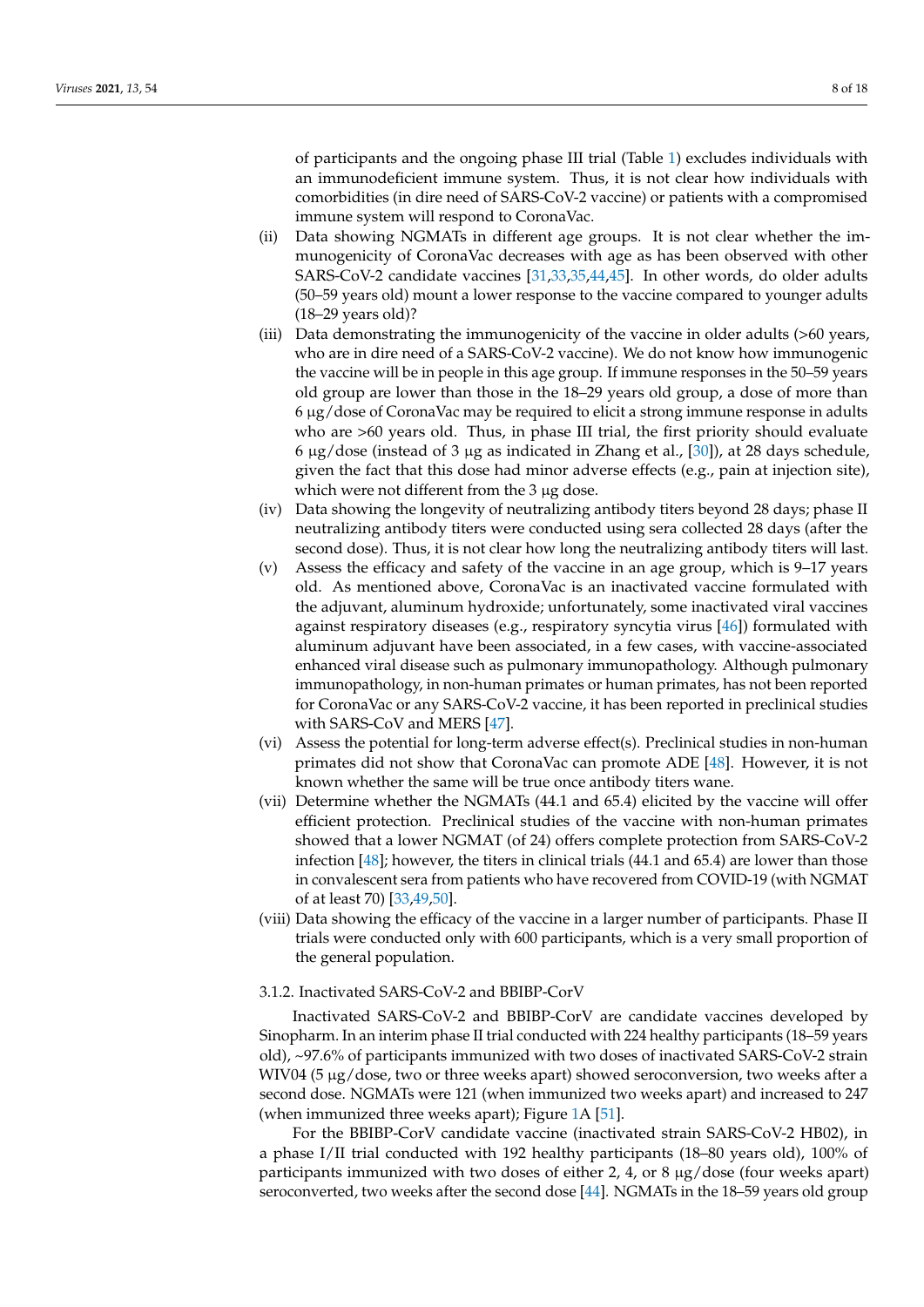immunized with either 2, 4, or 8 µg were 87.7, 211.2, and 228.7, respectively, two weeks after the second dose. On the other hand, 60–80-year-old participants immunized with the same doses/schedule had lower NGMATs: 80.7, 131.5, and 170.9, respectively. Neutralizing antibody titers against ten strains of SARS-CoV-2 (56Y, 834Y, HN97, F13, HB01, BJ01, CQ01, QD01, passage 7 stock of strain04,QD01, etc.) using sera from the 4 µg immunized group were also tested and the titers ranged from 117.4 to 394.8 (two weeks after the second dose). Strains 56Y, 834Y, BJ01 are variants with D614G in the spike protein.

In another study, participants (18–59 years old) were immunized at three weeks apart (instead of four weeks as above) with two doses of BBIBP-CorV  $(4 \mu g/dose)$ . In this group, NGMAT increased to 282.7, four weeks after the second dose. Thus, two doses of 4 µg of BBIBP-CorV (three weeks apart) elicit higher NGMAT compared to immunization with the same dose at two weeks interval. The former schedule is therefore recommended for BBIBP-CorV vaccine and it is in line with ongoing phase III trials. It is also recommended that the limitations identified above (for CoronaVac) be addressed during phase III and/or phase IV studies of inactivated SARS-CoV-2 strain WIV04 and BBIBP-CorV vaccines. In addition to these, the immunogenicity of BBIBP-CorV at a higher dose  $(8 \mu g/d$ ose, three weeks apart) in 60–80-year-old participants should be assessed; based on the data above, with 4 µg of inactivated SARS-CoV-2 strain WIV04 in this age group, it is unlikely that 4 µg of BBIBP-CorV will elicit antibodies with NGMAT > 200 in this age group.

## *3.2. Replication Deficient Vector Vaccines*

#### 3.2.1. Ad5 nCoV

Ad5 nCoV is a replication-deficient adenovirus (Ad) type 5 virus particle expressing a full length of the spike protein that was developed by CanSino. In a phase II trial conducted with 508 healthy participants (18–54 years old), 47% and 59% of participants immunized with a single dose of  $5 \times 10^{10}$  and  $1 \times 10^{11}$  Ad5 nCoV virus particles, respectively, showed seroconversion, four weeks after a second dose [\[31\]](#page-16-0). Adults aged 18–44 years old, immunized with  $5 \times 10^{10}$  or  $1 \times 10^{11}$  virus particles, had NGMATs of 21.2 and 24.6, respectively (Figure [1A](#page-6-0)). However, NGMATs decreased with age; older adults, 45–54 years old, immunized with  $5 \times 10^{10}$  and  $1 \times 10^{11}$  virus particles, had NGMATs of 17.8 and 16.6, respectively. Participants who had pre-existing anti-Ad5 antibody titers  $\leq$  200 and were immunized with  $5 \times 10^{10}$  virus particles had an NGMAT of 27 while participants with anti-Ad5 antibody titers > 200 had an NGMAT of 13.8 (four weeks after immunization). A similar trend was observed following immunization with  $1 \times 10^{11}$  virus particles; participants who had pre-existing anti-Ad5 antibody titers  $\leq$  200 and were immunized with  $1 \times 10^{11}$  virus particles had an NGMAT of 31.2 while participants with anti-Ad5 antibody titers > 200 had NGMATs of 12.2 (~2.5-fold less). Thus, pre-existing anti-Ad5 antibodies (especially at titers > 200) have a negative effect on the immunogenicity of the vaccine. Unfortunately, a majority of the human population (65–100% of Africans, 30–80% of Asians, 61% of Europeans, and 37–70% of Americans) already have pre-existing anti-Ad5 antibodies (from previous infections with Ad5) with neutralizing antibody titers—in some cases, >1000 [\[52–](#page-16-21)[54\]](#page-17-0). Consequently, the Ad5 nCoV vaccine may not offer effective protection in this group of people including older adults (45–54 years old and beyond). For Ad5 nCoV to be an ideal SARS-CoV-2 vaccine, it is recommended that the limitations identified above (for CoronaVac) should be addressed during phase III and/or phase IV studies. In addition to those recommendations, a booster dose is recommended, especially in individuals  $\geq$ 45 years; it is not clear whether the NGMATs (16.6 and 17.8), which are lower than those in convalescent sera from patients who have recovered from COVID-19 [\[49\]](#page-16-18), will be protective. If a booster dose is needed, the interval(s) to boost needs to be determined given the fact that overall anti-Ad5-neutralizing antibody titers after one immunization were ~700 (an ~3.8-fold increase); high titers of anti-Ad5-neutralizing antibodies may attenuate boosting and thus it may be necessary to wait for the titers to reduce before a boost is administered. Last but not the least, the efficacy and safety of Ad5 nCoV in the <18 years old age group should be assessed.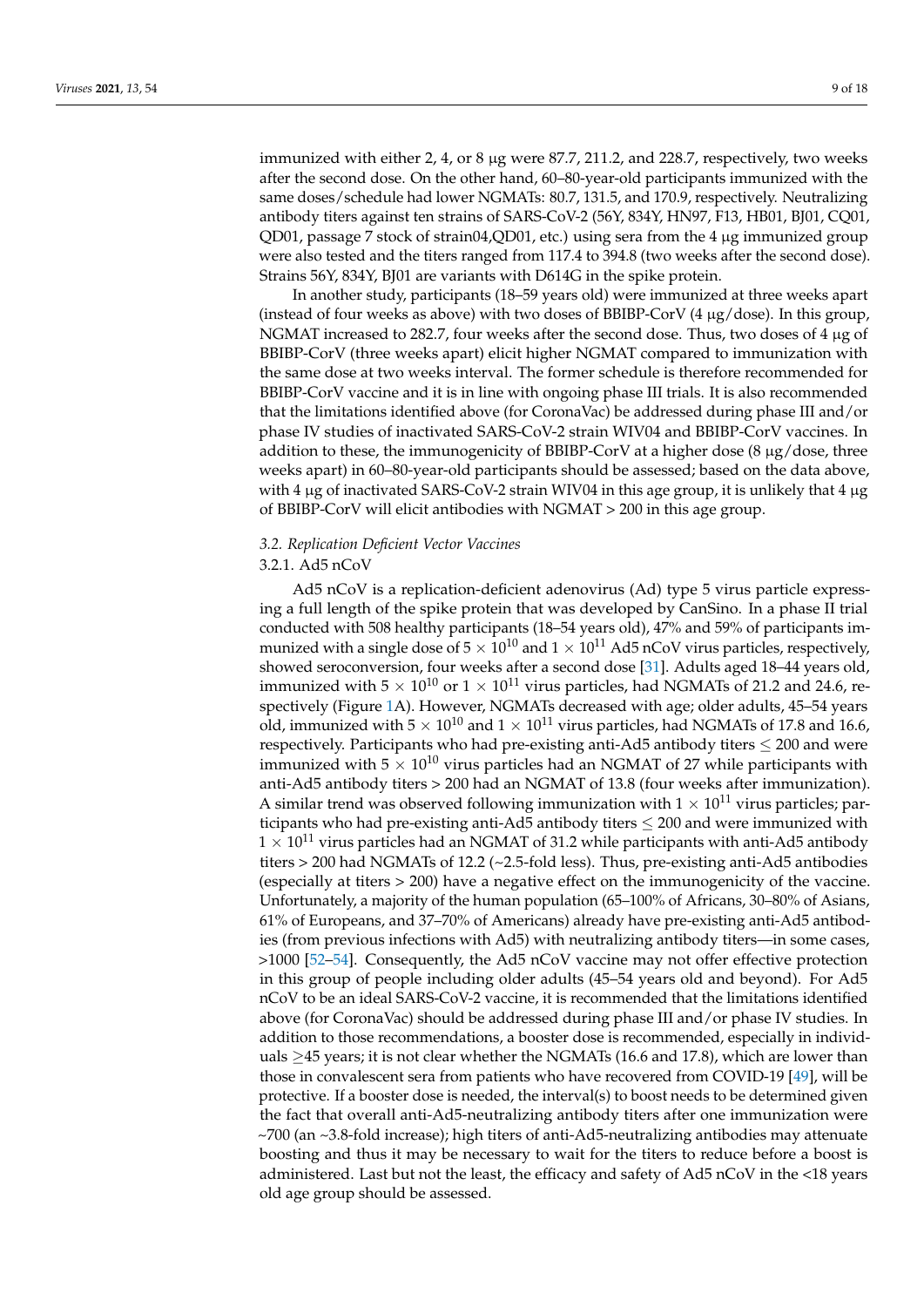## 3.2.2. Sputnik V (Gam-COVID-Vac)

Sputnik V is a two-component candidate vaccine developed by Gamaleya National Center of Epidemiology and Microbiology. It is composed of Ad26-S and Ad5-S virus particles, which are replication-deficient adenovirus type 26 and 5 virus particles, respectively, each expressing a full length of the spike protein. The vaccine is available in two versions—a frozen and a lyophilized version. In a phase I/II trial conducted with 76 healthy participants (18–60 years old), 100% of participants immunized with one dose of  $1 \times 10^{11}$  Ad26-S virus particles followed by the same dose of Ad5-S (three weeks apart) showed seroconversion, three weeks after a second dose [\[32\]](#page-16-1). NGMATs (three weeks after boost) were 49.25 and 45.95 for frozen and lyophilized versions of the vaccine, respectively (Figure [1A](#page-6-0)). The lyophilized version of Sputnik V only requires refrigeration ( $2-8$  °C) and thus it has the potential to serve remote regions, which lack freezing facilities for transportation and storage of the frozen version of the vaccine. For Sputnik V to be an ideal SARS-CoV-2 vaccine, it is recommended that the limitations identified above (for CoronaVac) should be addressed during phase III and/or phase IV studies. In addition to those, the following are also recommended:

- (i) Determine the efficacy of the vaccine in a group with high (>200) pre-existing anti-Ad26 and Ad5-neutralizing antibody titers. Phase I/II studies were conducted in participants with low pre-existing anti-Ad-neutralizing antibody titers (~25); 43–67% of people in some African countries, ~54% in Thailand, and 5.4–17.8% of people in other regions around the world have pre-existing anti-Ad26 antibodies [\[53\]](#page-17-1). It is worth noting that some of these people have neutralizing antibody titers of 200–1000.
- (ii) It is also recommended that a larger number of participants be included in future studies as well as a control or placebo group; phase I/II studies did not have a control group and the number of participants were very low.
- (iii) Assess the efficacy and safety of the vaccine in other age groups, <18 years and >60 years.

## 3.2.3. ChAdOx1 nCoV-19

ChAdOx1 nCoV-19 is a replication-deficient chimpanzee Ad virus particle expressing a full length of the spike protein, developed by AstraZeneca. In a phase I/II trial conducted with 1077 healthy participants (18–55 years old), 91–100% of participants immunized with a single dose or with two doses of  $5 \times 10^{10}$  ChAdOx1 nCoV-19 virus particles (four weeks apart) showed seroconversion, two weeks after the last dose [\[55\]](#page-17-2). NGMATs, after a single dose, were 218 and 51 (Figure [1A](#page-6-0)); the assays were performed by a plaque reduction neutralization test ( $\text{PRNT}_{50}$ ) and microneutralization assay ( $\text{MNA}_{80}$ ), respectively. Nine participants in the study were boosted and NGMATs increased to 136 (Figure [1A](#page-6-0)); titers after boost were tested only by MNA<sub>80</sub>. For ChAdOx1 nCoV-19 to be an ideal SARS-CoV-2 vaccine, it is recommended that the limitations identified above (for CoronaVac) should be addressed during phase III and/or phase IV studies. In addition to those, the following are also recommended:

- (i) Assess the efficacy of the vaccine in a population that has high levels (>200) of preexisting anti-ChAdOx1-neutralizing antibody titers. In a phase I/II trial, only one participant had high levels (>200) of pre-existing anti-ChAdOx1-neutralizing antibody titers. Pre-existing antibodies against chimpanzee adenoviruses in the western world are very low and may not affect the efficacy of the vaccine. However, in countries (especially African countries) with natural habitats for chimpanzee, pre-existing antibodies against chimpanzee adenoviruses are high in the human population [\[56](#page-17-3)[,57\]](#page-17-4). Thus, the efficacy of the vaccine in this group of individuals is warranted.
- (ii) Assess the efficacy of ChAdOx1 nCoV-19 vaccine in age groups, <18 years and >56 years.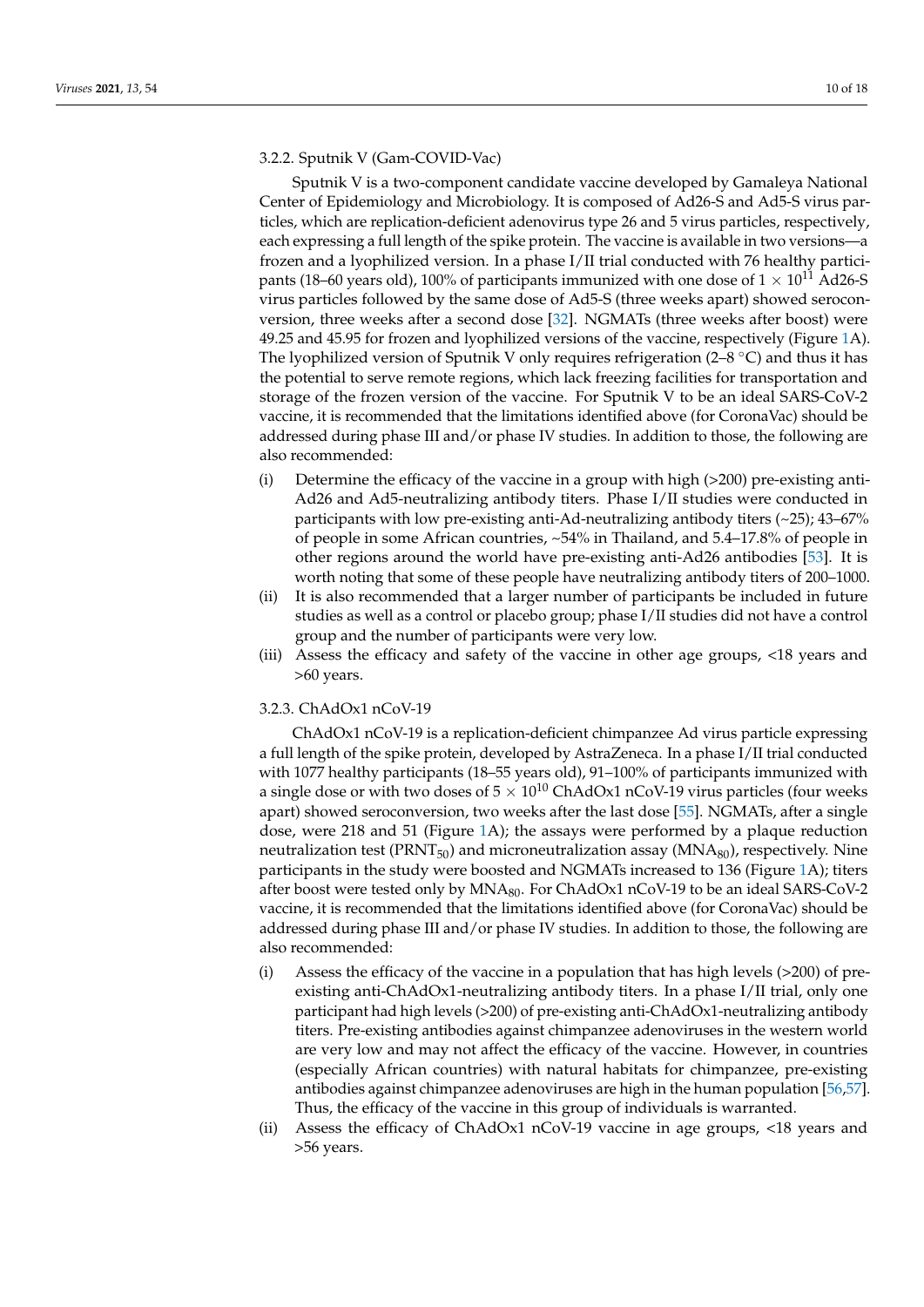# 3.2.4. Ad26.COV2.S (JNJ-78436735 or Ad26COVS1)

The Ad26.COV2.S candidate vaccine is a replication-deficient Ad-type 26 virus particle expressing a full length of the spike protein, developed by Johnson & Johnson. Phase I/IIa trial was conducted with 402 healthy participants (18–55 years old) and with 394 healthy older adults (≥65 years old); participants were immunized with a single dose of either  $5 \times 10^{10}$  or  $1 \times 10^{11}$  Ad26.COV2.S virus particles [\[45\]](#page-16-14). A total of 92% of the 18–55-year-old immunized participants with either  $5 \times 10^{10}$  or  $1 \times 10^{11}$  showed seroconversion, four weeks after immunization. In the  $\geq$ 65 years old group, only 15 participants were tested for seroconversion (the study is ongoing); in these first 15 participants, 100% (6/6) immunized with  $5 \times 10^{10}$  virus particles seroconverted while 83% (5/6) immunized with  $1 \times 10^{11}$  virus particles seroconverted. NGMATs for 18–55 years old were 214 and 243 following immunization with either  $5 \times 10^{10}$  or  $1 \times 10^{11}$  virus particles, respectively (Figure [1A](#page-6-0)). However, the immunogenicity was slightly lower in elderly  $(≥65$  years old); for example, for the participants (6) immunized with  $5 \times 10^{10}$  virus particle, the NGMAT in this group was 196. Similarly, for the participants (6) that were immunized with  $1 \times 10^{11}$  virus particle, NGMAT was 127. Neutralizing antibody titers after a second dose (8 weeks apart) are pending. In order for Ad26.COV2.S vaccine to meet the features of an ideal SARS-CoV-2 vaccine, it is recommended that the limitations identified above (for CoronaVac) should be addressed during phase III and/or phase IV studies. In addition to those, the following are also recommended:

- (i) Assess the efficacy of the vaccine in a population that has high levels (>200) of pre-existing anti-Ad26-neutralizing antibody titers. Seropositivity/titers for Ad26 vector in participants were not reported and thus it is difficult to assess whether the vaccine will be immunogenic in a population with high titer anti-Ad26-neutralizing antibodies.
- (ii) It is recommended that a larger number of participants, especially individuals  $\geq 65$ years old, be included in future studies.

## *3.3. Recombinant Protein Vaccine*

#### NVX-CoV2373

NVX-CoV2373 is a "nanoparticle" of a trimeric full-length recombinant spike protein formulated in Matrix-M1 adjuvant; the vaccine was developed by Novavax. In a phase I trial conducted with 131 healthy participants (18–59 years old), two groups of participants  $\left(\sim 28 \text{ in each group}\right)$  immunized twice with a 5 or 25  $\mu$ g/dose of NVX-CoV2373 had NGMATs of 3906 and 3305, respectively (Figure [1B](#page-6-0)) [\[50\]](#page-16-19); the second dose was given three weeks after the first dose and neutralization assays were conducted two weeks after the second immunization. The titers were superior to those in convalescent sera that were derived from outpatient symptomatic COVID-19 patients (NGMAT of 837) or asymptomatic COVID-19 patients (NGMAT of 254). However, the NGMAT were lower compared to those in sera of hospitalized COVID-19 patients (NGMAT of 7457). In summary, NVX-CoV2373 is immunogenic. For NVX-CoV2373 to be an ideal SARS-CoV-2 vaccine, it is recommended that the limitations identified above (for CoronaVac) should be addressed during phase III and/or phase IV studies.

#### **4. Outlook and Perspectives for the Future**

Two SARS-CoV-2 candidate vaccines have been granted an EUA—BNT162b2 in the United Kingdom, Canada, the U.S., the European Union, the United Arab Emirates, Saudi Arabia, etc., while mRNA-1273 has been granted an EUA in the U.S. These candidate vaccines (including others in phase III trials) are not interexchangeable, i.e., if someone receives BNT162b2 as the first dose, they cannot receive mRNA-1273 as the second dose and vice versa. Two other candidate vaccines, Sputnik V and Ad5 nCoV, have been approved in Russia and in China (for the military), respectively, while phase III trials are ongoing. In addition to these, other candidate vaccines are in phase III trials. These candidate vaccines are a testament to the fact that the scientific community and the biotechnology industries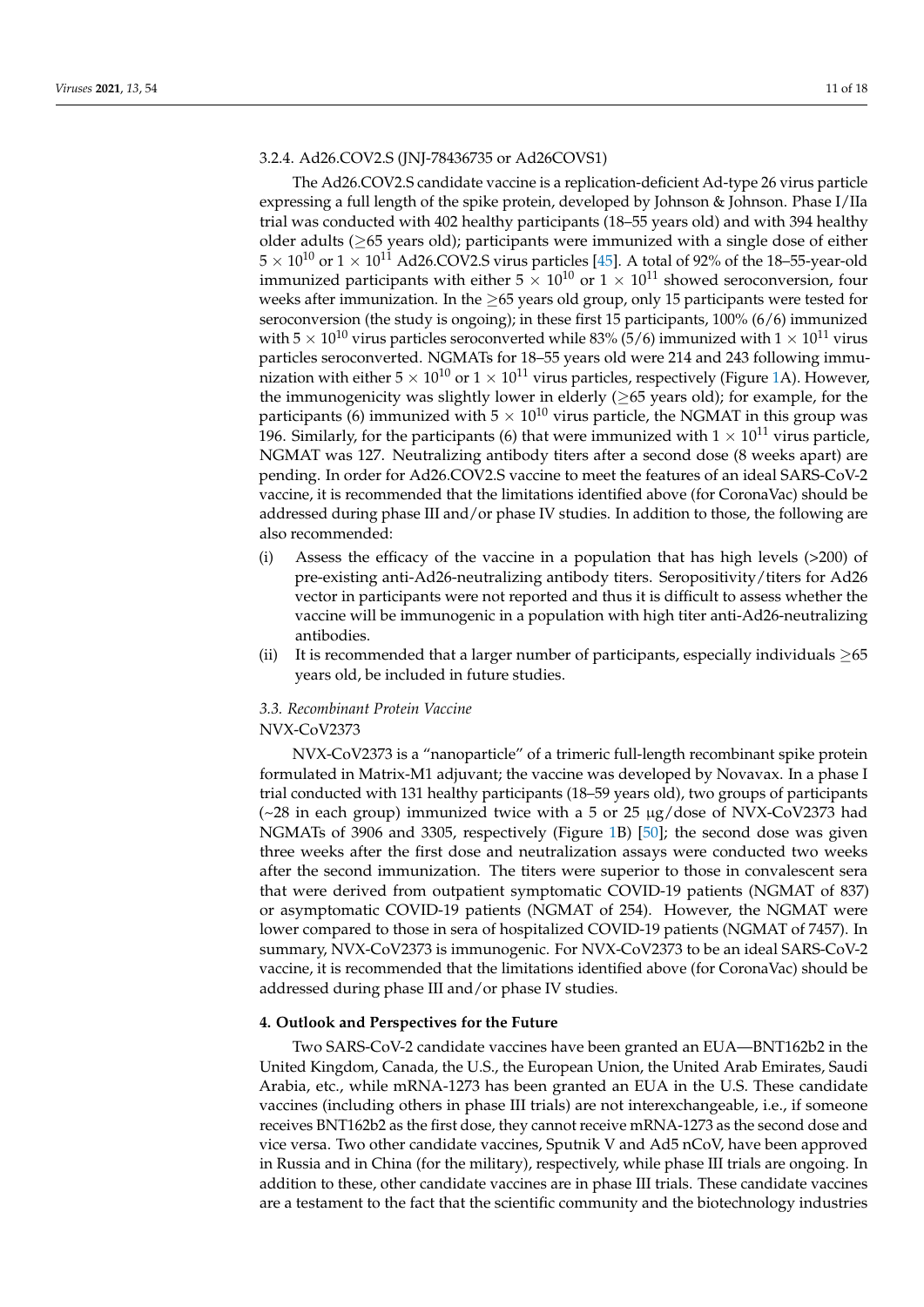have been working relentlessly since this pandemic started. Although a lot of progress has been made in developing and testing these vaccines, there are still unanswered questions; for example, do these lead candidate vaccines meet the features of an ideal SARS-CoV-2 vaccine? As mentioned about, an ideal SARS-CoV-2 vaccine should be highly immunogenic; elicit long-lasting protective antibodies; should be used to immunize everyone regardless of comorbidity or age, immune status, pregnancy/breastfeeding status; should lack the potential to cause ADE or pulmonary immunopathology; and should be thermostable.

Data so far show that these vaccines are very safe; most participants in clinical trials have experienced only minor adverse effects that were short lived and included pain at injection site, chills, fever, muscle ache, nausea, and fatigue (reviewed in [\[41,](#page-16-10)[42\]](#page-16-11)). In addition to these, a very small number of vaccinees (with a history of severe allergic reactions) who have received BNT162b2, have developed anaphylaxis. ADE, pulmonary immunopathology, or other complications have not been reported in any of the clinal trials or vaccinees; nevertheless, it is recommended that vaccinees should be monitored for at least a year for any signs of vaccine-associated disease. Additionally, the longevity of protection for these vaccines should also be monitored for at least two years. So far, clinical trials have only published data showing neutralization efficacy, two–four weeks after the last dose; thus, it is not known whether the antibodies will wane overtime and, if they do, what would be the implication(s), i.e., what would be the level of protection against COVID-19? Would that cause ADE? These are answered questions that need follow-up studies.

With respect to immunogenicity, the vaccines are highly immunogenic and some of them elicit good NGMATs after a single dose. Although NGMATs from phase III trials of the BNT162b2 and mRNA-1273 vaccines have not yet been published, NGMATs from their phase I/II trials including those of other candidate vaccines (currently in phase III trial; Table [1\)](#page-3-0) look very promising. The viral neutralizing titers differ among candidate vaccines and range from a low of 16.6 to a high of 3906 (Figure [1;](#page-6-0) NGMAT from clinical trials of BBV152 vaccine have not yet been published). The effect(s) of differences in these NGMATs, between each of these vaccines, in protecting against SARS-CoV-2 infection and/or COVID-19, in the long run, is not known. Thus, it is advisable for each vaccine trial to continue to monitor its participants, by conducting bi-weekly SARS-CoV-2 nucleic acid tests, for at least one year to assess the number of COVID-19 cases (if any) that may be present in a vaccine group versus a placebo group. It is also recommended that the immunogenicity/efficacy of most of the adenovirus vectored candidate vaccines (Ad5 nCoV, Sputnik V, ChAdOx1 nCoV-19, Ad26.COV2.S) be tested in continents, Africa and Asia, which have people with high titers (>200) of pre-existing anti-vector neutralizing antibodies; otherwise, the vaccines may not be applicable to people living in these continents.

While efforts have been made, so far, to assess the immunogenicity of all these vaccines in age groups that are >18 years old, none of the ongoing phase III trials, except with the BTN162b2 vaccine, have included participants who are <18 years old. Thus, the efficacy of most these vaccines in this age group (12–17 years old) and in children is not known. Although children and teenagers are less susceptible to COVID-19 compared to older adults, they can serve as carriers for transmission to older adults. Thus, the efficacy of the vaccines should be assessed in these age groups; vaccinating children and teenagers will be very crucial in fighting the pandemic. Another limitation with most of the vaccine studies is lack of participants with comorbidities. Most of the vaccine studies excluded participants who are obese or have a history of SARS-CoV-2 infection. Thus, it is not known how immunogenic these vaccines will be in this group of people, especially in people with pre-existing antibodies against SARS-CoV-2. At the moment, interim guidelines from the U.S. Centers for Disease Control and Prevention (CDC) indicate that patients with prior SARS-CoV-2 infection (symptomatic or asymptomatic but not current infections) should be vaccinated with BNT162b2 and mRNA-1273 [\[58\]](#page-17-5); the CDC indicates that these two candidate vaccines should be given to this group towards the end of 90 days of a documented infection. The CDC also suggests that patients who received convalescent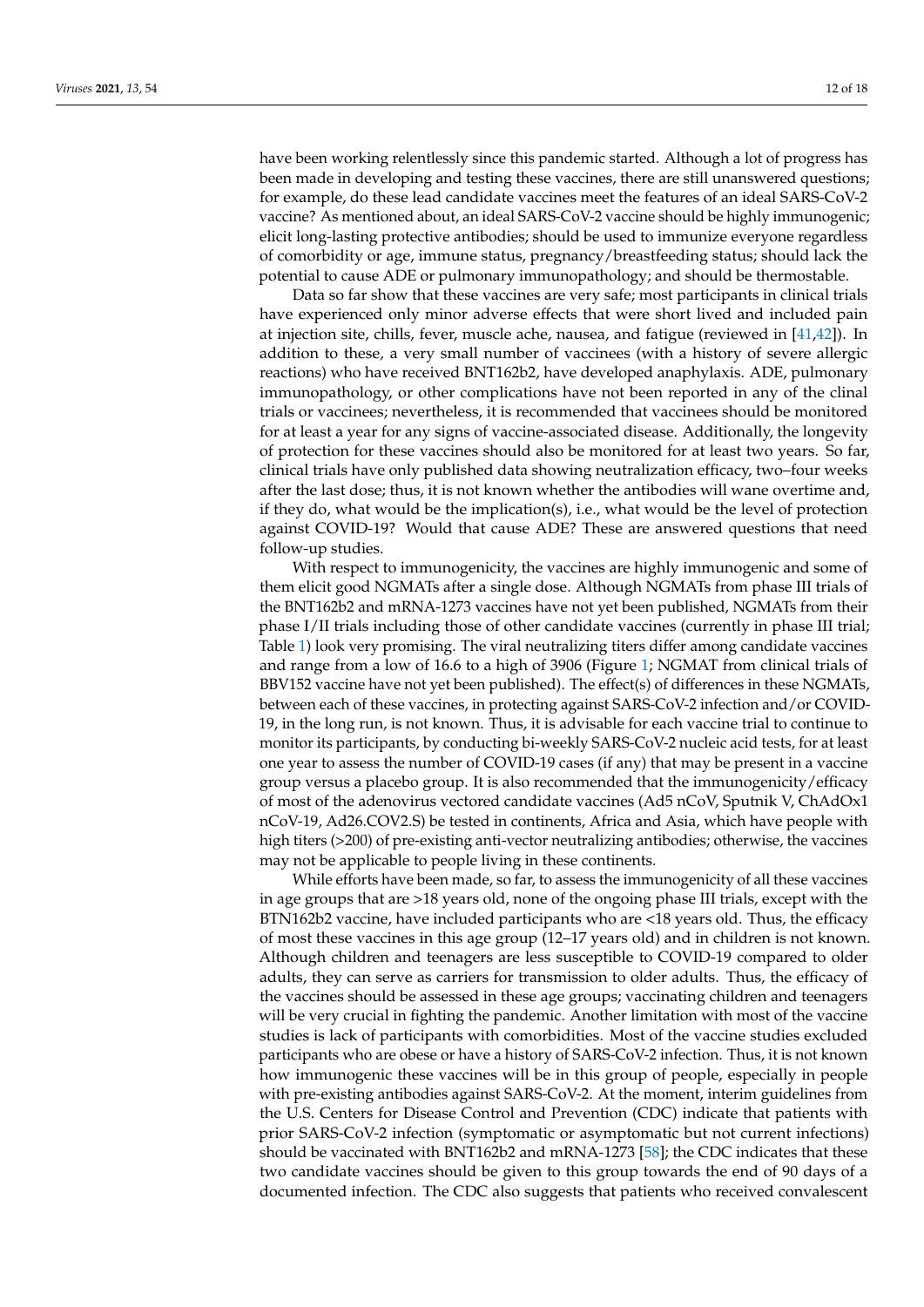sera or investigational neutralizing monoclonal antibody for COVID-19 treatment should defer vaccination for at least 90 days, until additional data are available. Thus, studies are needed to assess the effect of pre-existing SARS-CoV-2 antibodies to these vaccines.

An ideal SARS-CoV-2 vaccine should be used to immunize everyone including women who are pregnant or breastfeeding as well as people with HIV, have a deficient immune system, or are taking immunosuppressive drugs. While data from immunosuppressed hamsters show that Sputnik V vaccine can offer 100% protection from SARS-CoV-2 [\[32\]](#page-16-1), the vaccine and others have not been tested in people with a deficient immune system, taking immunosuppressive drugs, with an autoimmune disease, or people who are pregnant/breastfeeding. Thus, the immunogenicity of these vaccines in these groups of people is not known. It is recommended that clinical trials should include people from these groups, especially trials with the two vaccines (mRNA-1273 and BNT162b2) that are based on an mRNA technology, which has never been used in the past to develop a licensed vaccine.

The temperature at which the vaccines will be transported and stored at is also very important. Nine of the 11 candidate vaccines (CoronaVac, Inactivated SARS-CoV-2, BBIBP-CorV, BBV152, Ad5 nCoV, Sputnik V, ChAdOx1 nCoV-19, Ad26.COV2.S, and NVX-CoV2373) require refrigeration at  $2-8$  °C. Most countries and some remote regions around the world have refrigeration facilities ( $2-8$  °C) for vaccine storage and transportation; thus, there is not going to be a major challenge in transporting and storing these vaccines. However, care must be taken not to accidentally expose the vaccines to freezing conditions; exposure to freezing conditions may affect the efficacy of the vaccines, as has been observed in remote regions with hepatitis B virus vaccine and other vaccines [\[59](#page-17-6)[,60\]](#page-17-7). On the other hand, two vaccines (mRNA vaccines; mRNA-1273 and BNT162b2) require freezing conditions; mRNA-1273 requires transportation and storage at temperatures between −25 and −15 ◦C, while BNT162b2 requires transportation and storage at −70 ◦C  $\pm$  10 °C. Pfizer has indicated that BNT162b2 can be stored at 2–8 °C for up to 5 days and that there are measures in place, GPS-enabled thermal sensors, to track the location and the temperature of the vaccines during shipping. However, these features/capabilities are not readily available in most countries, especially developing countries. Thus, the BNT162b2 vaccine is going to face major challenges with transportation, storage, and distribution in most countries around the world. To enhance worldwide distribution of the vaccine and to reduce the cost (due to refrigeration or freezing) that will be associated with transporting/storing the vaccine, it is recommended that the vaccine be formulated (by desiccation or spray-freeze drying) into a product that is thermostable at room temperature for a longer period of time; a desiccated RNA [\[61\]](#page-17-8) and a spray-freeze dried candidate vaccine against human papillomaviruses [\[62](#page-17-9)[–64\]](#page-17-10) have been shown to be thermostable at room temperature for up to a year.

#### **5. Limitations in Efficacy Data between Vaccine Trials**

As mentioned above, the viral neutralizing titers differ among candidate vaccines and range from a low of 16.6 to a high of 3906 (Figure [1\)](#page-6-0). It must be cautioned that the NGMAT data summarized in the figure should not be used to predict the efficacy of a vaccine relative to another, for the following reasons: (i) the doses of the antigens used for immunizations were different between vaccines and participants were immunized at different schedules (two to four weeks apart). (ii) The time frames the sera were collected for neutralization assays were different; some studies collected sera one week after the last immunization, while others collected sera two weeks after the last immunization. (iii) Different assays were used (PRNT versus MNA) in determining NGMATs between vaccines; different assays even with the same vaccine study can give different NGMATs. For example, in ChAdOx1 nCoV-19 vaccine study, PRNT and MNA were used to determine NGMATs in a group of participants and the titers were different between assays; NGMATs using PRNT and MNA were 218 and 51, respectively [\[55\]](#page-17-2). (iv) The percent cutoffs (PRNT50,  $\text{PRNT}_{80}$ , MNA $_{80}$ , inhibitory concentration 80%, inhibitory concentration 99%) that were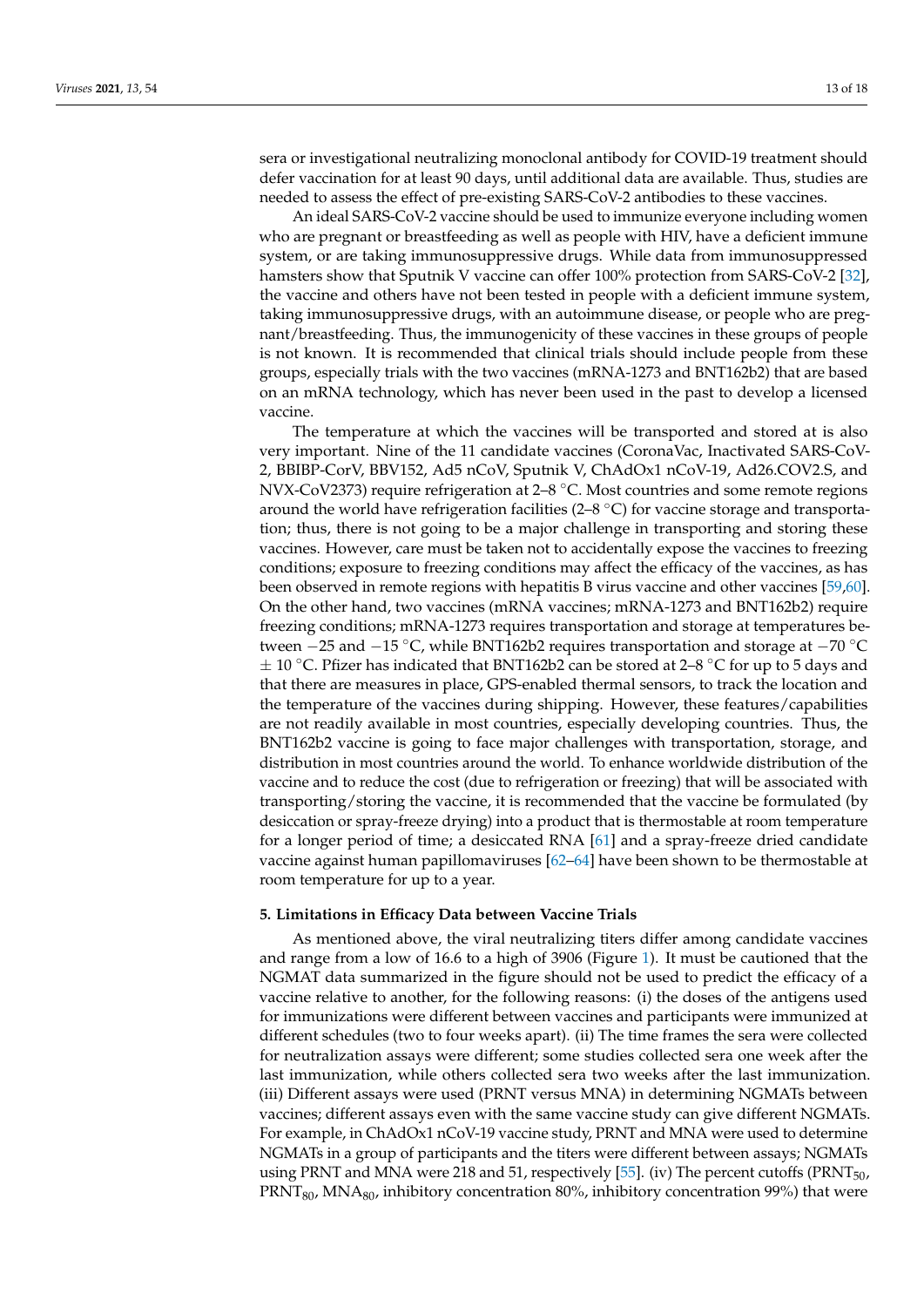used for neutralization assays (to consider neutralization) were different among vaccine studies. (v) Some assays used wild-type SARS-CoV-2 for neutralization assays while others used a SARS-CoV-2 reporter virus expressing mNeonGreen. The above differences are, therefore, limitations when comparing NGMATs and efficacies between vaccines.

It must also be pointed out that, in this review, it was mentioned that some candidate vaccines elicited NGMATs that were higher than those in convalescent sera from patients who have recovered from COVID-19 and vice versa. This information also has to be interpreted with caution and may not be used to compare the efficacy of one vaccine to another, for the following reasons: (i) convalescent sera used for different vaccine studies were collected from patients at different time points following exposure and recovery from COVID-19; neutralizing antibodies in COVID-19 patients peaks at 15 days after infection [\[65\]](#page-17-11) and start to decrease 2–3 months post-infection [\[66\]](#page-17-12). Sera collected outside this time window and used in vaccine studies may have low levels of neutralizing antibodies. (ii) The age, sex, and duration of infection (symptomatic, asymptomatic, and hospitalization) in the people from whom the convalescent sera were collected were different. Younger COVID-19 patients, female patients, and outpatient COVID-19 patients seem to have lower antibodies compared to older COVID-19 patients, male patients, and hospitalized patients [\[33](#page-16-2)[,50](#page-16-19)[,65\]](#page-17-11). Thus, sera collected from these different groups in vaccine studies are going to have different antibody titers. (iii) The type of neutralization assays that were used to determine NGMATs in convalescent sera differed from one vaccine study to another.

In summary, the SARS-CoV-2 candidate vaccines (with an approved EUA after phase III trials) including those that are still undergoing phase III trials are very safe, immunogenic, and elicit good neutralizing antibody responses. Although each of the candidate vaccines has a limitation, which does not make the vaccine "an ideal vaccine" at the moment, they can be used to fight the pandemic. For the pandemic to be controlled, a mass vaccination campaign, worldwide, has to be initiated. Because SARS-CoV-2 is very contagious and because highly contagious infectious agents normally require >90% of immunity in a population to confer herd immunity, it is likely that a higher proportion of the world's population has to be vaccinated in order to protect those that will not be vaccinated; fortunately, recent polls show that an increasing number of people (especially in the U.S.), 71% in November/December versus 63% in August/September, are willing to get vaccinated against the virus [\[67\]](#page-17-13). Nevertheless, the percentage of the world's population that needs to be vaccinated in order to prevent the pandemic is unknown. Another unknown with SARS-CoV-2 is whether people who will be vaccinated against the virus (in the coming weeks or months) need to be re-vaccinated after a certain time frame or yearly like influenza viruses. The mutation rate of SARS-CoV-2 (~10<sup>-3</sup> substi-tutions/site/year [\[68\]](#page-17-14)) is only approximately half that of influenza viruses (2.6  $\times$  10<sup>-3</sup> substitutions/site/year [\[69\]](#page-17-15)). Nevertheless, it is worth investigating whether the vaccines in development can protect against current and future variants of SARS-CoV-2. This is very important given the fact that, in less than one year of emergence, so many variants of the virus, especially in the spike protein (A222V, D614G, D839Y/N, D936Y/H, P1263L, etc.), have been reported worldwide [\[70,](#page-17-16)[71\]](#page-17-17); some of these variants, especially D614G, have been shown to be associated with increased infectivity [\[71\]](#page-17-17) while others (G476S and V367F) are resistant to neutralization by monoclonal antibodies [\[72\]](#page-17-18). In addition to these, a new variant with mutations (deletions at amino acids 69, 70 and 144; substitutions N501Y, A570D, D614G, P681H, T716I, S982A, and D1118H), in the S, that make SARS-CoV-2 highly contagious has emerged in the United Kingdom [\[73\]](#page-17-19); it is not clear whether the candidate vaccines with approved EUA or in clinical trials can protect against this variant. Thus, more neutralization studies are needed to study this new variant and others as they emerge. So far, a few candidate vaccines (mRNA-1273 and BBIBP-CorV) have assessed efficacy against some SARS-CoV-2 variants and the neutralizing antibody titers look promising [\[36,](#page-16-5)[44\]](#page-16-13).

The mRNA technology that was used to develop BNT162b2 and mRNA-1273 candidate vaccines look very promising; the technology has so many advantages over con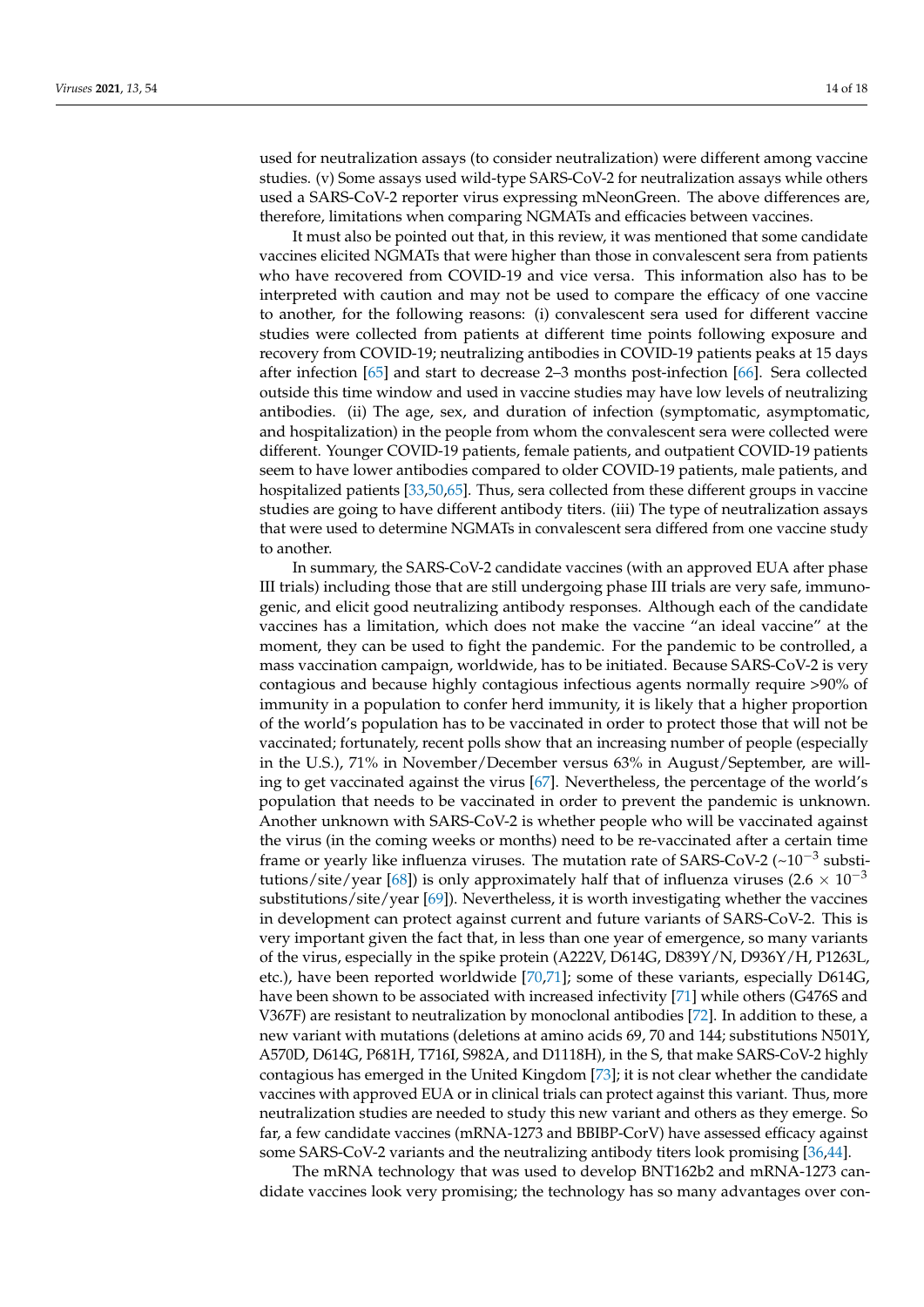ventional vaccine approaches (e.g., inactivated vaccines and recombinant protein-based vaccines). For example, once immunized with the vaccine, the mRNA can be translated for a long period of time, "on site" in the body, thus saving time/costs that would have been associated with expressing and purifying the proteins (in the correct conformation) in the lab. In addition to this, the spike protein, once expressed in the body, is post-translationally modified, thus circumventing post-translational modification-related issues associated with proteins expressed in the lab (some of which can affect immunogenicity). The technology is also advantageous over replication deficient adenovirus vector vaccines that carry the DNA of the spike protein. With mRNA vaccines, the RNA is translated directly in the cytoplasm; however, with replication deficient vector vaccines, the spike protein DNA must be delivered into the nucleus for transcription prior to translation. Furthermore, mRNA vaccines do not have pre-existing anti-mRNA antibodies in the body unlike replication deficient adenovirus vector vaccines, which have pre-existing anti-adenovirus antibodies in the human population; these antibodies will attenuate the immunogenicity of the vaccines. That being said, mRNA vaccines have some challenges. For example, BNT162b2 and mRNA-1273 are less stable and thus they must be transported and stored frozen. Further, mRNA can interact with toll-like receptors in the cells leading to the production of pro-inflammatory cytokines and type I interferons with dangerous consequences. In addition to these, the mRNAs are encapsidated in lipid nanoparticles (LNPs). LNPs can be toxic (if they accumulate in the liver) and they can activate B cells in the spleen to elicit antibodies against polyethylene glycol (PEG, is a component of the vaccines); anti-PEG antibodies are associated with anaphylactic or hypersensitive reactions (complement activated related pseudoallergy) [\[74](#page-17-20)[,75\]](#page-17-21). Most recently, a few people (with a history of severe allergic reactions) vaccinated with the BNT162b2 candidate vaccine developed allergic reactions within 24 h of vaccination. It is not clear what might have caused the allergic reactions; the LNPs in the vaccine are composed of lipids ((4-hydroxybutyl)azanediyl)bis(hexane-6,1-diyl)bis(2-hexyldecanoate), 2 [PEG-2000]-N,N-ditetradecylacetamide, 1,2-distearoyl-sn-glycero-3-phosphocholine, and cholesterol). In addition to this, the vaccine contains the following salts: potassium chloride, monobasic potassium phosphate, sodium chloride, dibasic sodium phosphate dihydrate, and sucrose. Any of these components could have caused the allergic reactions. Thus, studies are needed to study the safety/immunogenicity of these RNA vaccines in individuals with severe allergies. Additionally, the long-term effect of these RNA candidate vaccines in vaccinees needs to be evaluated given the fact that this vaccine technology has never been used to develop a licensed vaccine.

**Funding:** This work was supported by start-up funding from the School of Veterinary Medicine at Texas Tech University.

**Institutional Review Board Statement:** Not applicable.

**Informed Consent Statement:** Not applicable.

**Conflicts of Interest:** Ebenezer Tumban is a co-inventor of an L2-bacteriophage VLP-related patent application licensed to Agilvax Biotech. Interactions with Agilvax are managed by the University of New Mexico in accordance with its conflict of interest policies.

#### **References**

- <span id="page-14-0"></span>1. Lu, H.; Stratton, C.W.; Tang, Y.W. Outbreak of pneumonia of unknown etiology in Wuhan, China: The mystery and the miracle. *J. Med. Virol.* **2020**, *92*, 401–402. [\[CrossRef\]](http://doi.org/10.1002/jmv.25678) [\[PubMed\]](http://www.ncbi.nlm.nih.gov/pubmed/31950516)
- 2. Hui, D.S.; Azhar, E.I.; Madani, T.A.; Ntoumi, F.; Kock, R.; Dar, O.; Ippolito, G.; McHugh, T.D.; Memish, Z.A.; Drosten, C.; et al. The continuing 2019-nCoV epidemic threat of novel coronaviruses to global health—The latest 2019 novel coronavirus outbreak in Wuhan, China. *Int. J. Infect. Dis.* **2020**, *91*, 264–266. [\[CrossRef\]](http://doi.org/10.1016/j.ijid.2020.01.009) [\[PubMed\]](http://www.ncbi.nlm.nih.gov/pubmed/31953166)
- <span id="page-14-1"></span>3. Huang, C.; Wang, Y.; Li, X.; Ren, L.; Zhao, J.; Hu, Y.; Zhang, L.; Fan, G.; Xu, J.; Gu, X.; et al. Clinical features of patients infected with 2019 novel coronavirus in Wuhan, China. *Lancet* **2020**, *395*, 497–506. [\[CrossRef\]](http://doi.org/10.1016/S0140-6736(20)30183-5)
- <span id="page-14-2"></span>4. JHU. COVID-19 Dashboard by the Center for Systems Science and Engineering (CSSE) at Johns Hopkins University (JHU). Available online: <https://www.arcgis.com/apps/opsdashboard/index.html#/bda7594740fd40299423467b48e9ecf6> (accessed on 1 December 2020).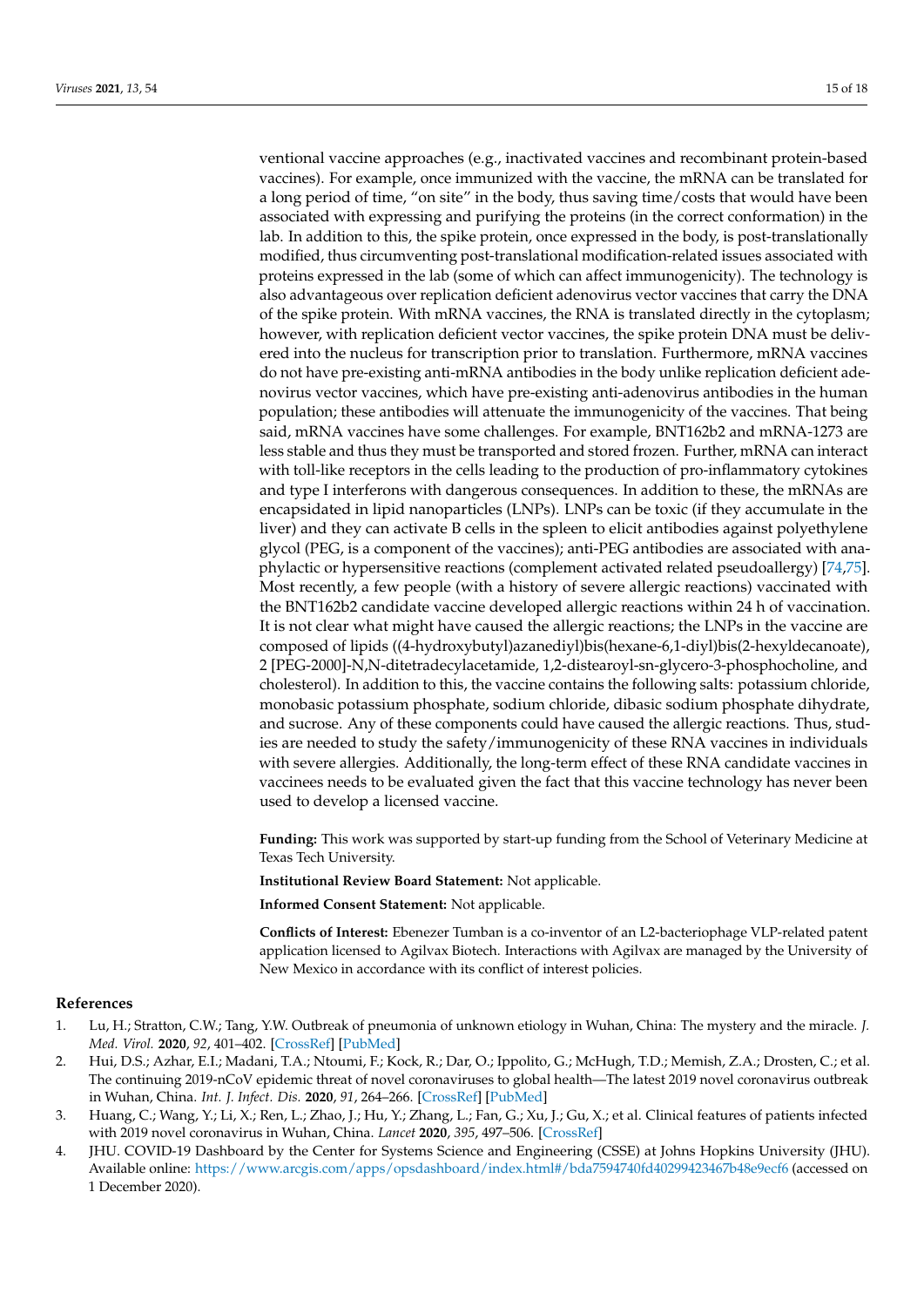- <span id="page-15-0"></span>5. Zhou, P.; Yang, X.L.; Wang, X.G.; Hu, B.; Zhang, L.; Zhang, W.; Si, H.R.; Zhu, Y.; Li, B.; Huang, C.L.; et al. A pneumonia outbreak associated with a new coronavirus of probable bat origin. *Nature* **2020**, *579*, 270–273. [\[CrossRef\]](http://doi.org/10.1038/s41586-020-2012-7)
- <span id="page-15-1"></span>6. Chen, N.; Zhou, M.; Dong, X.; Qu, J.; Gong, F.; Han, Y.; Qiu, Y.; Wang, J.; Liu, Y.; Wei, Y.; et al. Epidemiological and clinical characteristics of 99 cases of 2019 novel coronavirus pneumonia in Wuhan, China: A descriptive study. *Lancet* **2020**, *395*, 507–513. [\[CrossRef\]](http://doi.org/10.1016/S0140-6736(20)30211-7)
- <span id="page-15-2"></span>7. Li, R.; Tian, J.; Yang, F.; Lv, L.; Yu, J.; Sun, G.; Ma, Y.; Yang, X.; Ding, J. Clinical characteristics of 225 patients with COVID-19 in a tertiary Hospital near Wuhan, China. *J. Clin. Virol.* **2020**, *127*, 104363. [\[CrossRef\]](http://doi.org/10.1016/j.jcv.2020.104363)
- <span id="page-15-3"></span>8. Kaushik, S.; Aydin, S.I.; Derespina, K.R.; Bansal, P.B.; Kowalsky, S.; Trachtman, R.; Gillen, J.K.; Perez, M.M.; Soshnick, S.H.; Conway, E.E., Jr.; et al. Multisystem Inflammatory Syndrome in Children Associated with Severe Acute Respiratory Syndrome Coronavirus 2 Infection (MIS-C): A Multi-institutional Study from New York City. *J. Pediatrics* **2020**, *224*, 24–29. [\[CrossRef\]](http://doi.org/10.1016/j.jpeds.2020.06.045)
- 9. Kaushik, S.; Ahluwalia, N.; Gangadharan, S.; Esperenza, M.; Murthy, R.; Ofori-Amanfo, G.; Aydin, S.I. ECMO support in SARS-CoV2 multisystem inflammatory syndrome in children in a child. *Perfusion* **2020**, 267659120954386. [\[CrossRef\]](http://doi.org/10.1177/0267659120954386)
- 10. Flores, G.; Kumar, J.I.; Pressman, E.; Sack, J.; Alikhani, P. Spontaneous Brainstem Hemorrhagic Stroke in the Setting of Novel Coronavirus Disease 2019—A Case Report. *Cureus* **2020**, *12*, e10809. [\[CrossRef\]](http://doi.org/10.7759/cureus.10809)
- <span id="page-15-4"></span>11. Dakay, K.; Cooper, J.; Bloomfield, J.; Overby, P.; Mayer, S.A.; Nuoman, R.; Sahni, R.; Gulko, E.; Kaur, G.; Santarelli, J.; et al. Cerebral Venous Sinus Thrombosis in COVID-19 Infection: A Case Series and Review of The Literature. *J. Stroke Cerebrovasc. Dis.* **2020**, *30*, 105434. [\[CrossRef\]](http://doi.org/10.1016/j.jstrokecerebrovasdis.2020.105434)
- <span id="page-15-5"></span>12. Webb Hooper, M.; Napoles, A.M.; Perez-Stable, E.J. COVID-19 and Racial/Ethnic Disparities. *JAMA* **2020**. [\[CrossRef\]](http://doi.org/10.1001/jama.2020.8598)
- <span id="page-15-6"></span>13. CDC. COVID-19 Hospitalization and Death by Race/Ethnicity. Available online: [https://www.cdc.gov/coronavirus/2019-ncov/](https://www.cdc.gov/coronavirus/2019-ncov/covid-data/investigations-discovery/hospitalization-death-by-race-ethnicity.html) [covid-data/investigations-discovery/hospitalization-death-by-race-ethnicity.html](https://www.cdc.gov/coronavirus/2019-ncov/covid-data/investigations-discovery/hospitalization-death-by-race-ethnicity.html) (accessed on 30 November 2020).
- <span id="page-15-7"></span>14. Tian, X.; Li, C.; Huang, A.; Xia, S.; Lu, S.; Shi, Z.; Lu, L.; Jiang, S.; Yang, Z.; Wu, Y.; et al. Potent binding of 2019 novel coronavirus spike protein by a SARS coronavirus-specific human monoclonal antibody. *Emerg. Microbes. Infect.* **2020**, *9*, 382–385. [\[CrossRef\]](http://doi.org/10.1080/22221751.2020.1729069)
- 15. Yan, R.; Zhang, Y.; Li, Y.; Xia, L.; Guo, Y.; Zhou, Q. Structural basis for the recognition of SARS-CoV-2 by full-length human ACE2. *Science* **2020**, *367*, 1444–1448. [\[CrossRef\]](http://doi.org/10.1126/science.abb2762)
- <span id="page-15-8"></span>16. Lan, J.; Ge, J.; Yu, J.; Shan, S.; Zhou, H.; Fan, S.; Zhang, Q.; Shi, X.; Wang, Q.; Zhang, L.; et al. Structure of the SARS-CoV-2 spike receptor-binding domain bound to the ACE2 receptor. *Nature* **2020**, *581*, 215–220. [\[CrossRef\]](http://doi.org/10.1038/s41586-020-2180-5)
- <span id="page-15-9"></span>17. Shang, J.; Wan, Y.; Luo, C.; Ye, G.; Geng, Q.; Auerbach, A.; Li, F. Cell entry mechanisms of SARS-CoV-2. *Proc. Natl. Acad. Sci. USA* **2020**, *117*, 11727–11734. [\[CrossRef\]](http://doi.org/10.1073/pnas.2003138117)
- <span id="page-15-10"></span>18. WHO. Solidarity Therapeutics Trial Produces Conclusive Evidence on the Effectiveness of Repurposed Drugs for COVID-19 in Record Time. Available online: [https://www.who.int/news/item/15-10-2020-solidarity-therapeutics-trial-produces-conclusive](https://www.who.int/news/item/15-10-2020-solidarity-therapeutics-trial-produces-conclusive-evidence-on-the-effectiveness-of-repurposed-drugs-for-covid-19-in-record-time)[evidence-on-the-effectiveness-of-repurposed-drugs-for-covid-19-in-record-time](https://www.who.int/news/item/15-10-2020-solidarity-therapeutics-trial-produces-conclusive-evidence-on-the-effectiveness-of-repurposed-drugs-for-covid-19-in-record-time) (accessed on 30 November 2020).
- <span id="page-15-11"></span>19. FDA. FDA's Approval of Veklury (Remdesivir) for the Treatment of COVID-19—The Science of Safety and Effectiveness. Available online: [https://www.fda.gov/drugs/drug-safety-and-availability/fdas-approval-veklury-remdesivir-treatment](https://www.fda.gov/drugs/drug-safety-and-availability/fdas-approval-veklury-remdesivir-treatment-covid-19-science-safety-and-effectiveness)[covid-19-science-safety-and-effectiveness](https://www.fda.gov/drugs/drug-safety-and-availability/fdas-approval-veklury-remdesivir-treatment-covid-19-science-safety-and-effectiveness) (accessed on 30 November 2020).
- <span id="page-15-12"></span>20. FDA. Coronavirus (COVID-19) Update: FDA Authorizes Monoclonal Antibody for Treatment of COVID-19. Available online: [https://www.fda.gov/news-events/press-announcements/coronavirus-covid-19-update-fda-authorizes-monoclonal](https://www.fda.gov/news-events/press-announcements/coronavirus-covid-19-update-fda-authorizes-monoclonal-antibody-treatment-covid-19)[antibody-treatment-covid-19](https://www.fda.gov/news-events/press-announcements/coronavirus-covid-19-update-fda-authorizes-monoclonal-antibody-treatment-covid-19) (accessed on 30 November 2020).
- <span id="page-15-13"></span>21. Sheridan, C. Convalescent serum lines up as first-choice treatment for coronavirus. *Nat. Biotechnol.* **2020**. [\[CrossRef\]](http://doi.org/10.1038/d41587-020-00011-1)
- 22. Casadevall, A.; Pirofski, L.A. The convalescent sera option for containing COVID-19. *J. Clin. Investig.* **2020**, *130*, 1545–1548. [\[CrossRef\]](http://doi.org/10.1172/JCI138003)
- 23. Shen, C.; Wang, Z.; Zhao, F.; Yang, Y.; Li, J.; Yuan, J.; Wang, F.; Li, D.; Yang, M.; Xing, L.; et al. Treatment of 5 Critically Ill Patients With COVID-19 With Convalescent Plasma. *JAMA* **2020**. [\[CrossRef\]](http://doi.org/10.1001/jama.2020.4783)
- <span id="page-15-14"></span>24. Duan, K.; Liu, B.; Li, C.; Zhang, H.; Yu, T.; Qu, J.; Zhou, M.; Chen, L.; Meng, S.; Hu, Y.; et al. Effectiveness of convalescent plasma therapy in severe COVID-19 patients. *Proc. Natl. Acad. Sci. USA* **2020**, *117*, 9490–9496. [\[CrossRef\]](http://doi.org/10.1073/pnas.2004168117)
- <span id="page-15-15"></span>25. FDA. Pfizer-BioNTech COVID-19 Vaccine. Available online: [https://www.fda.gov/emergency-preparedness-and-response/](https://www.fda.gov/emergency-preparedness-and-response/coronavirus-disease-2019-covid-19/pfizer-biontech-covid-19-vaccine) [coronavirus-disease-2019-covid-19/pfizer-biontech-covid-19-vaccine](https://www.fda.gov/emergency-preparedness-and-response/coronavirus-disease-2019-covid-19/pfizer-biontech-covid-19-vaccine) (accessed on 24 December 2020).
- <span id="page-15-16"></span>26. FDA. FDA Takes Additional Action in Fight against COVID-19 by Issuing Emergency Use Authorization for Second COVID-19 Vaccine. Available online: [https://www.fda.gov/news-events/press-announcements/fda-takes-additional-action-fight-against](https://www.fda.gov/news-events/press-announcements/fda-takes-additional-action-fight-against-covid-19-issuing-emergency-use-authorization-second-covid)[covid-19-issuing-emergency-use-authorization-second-covid](https://www.fda.gov/news-events/press-announcements/fda-takes-additional-action-fight-against-covid-19-issuing-emergency-use-authorization-second-covid) (accessed on 24 December 2020).
- <span id="page-15-17"></span>27. Pfizer. Pfizer and BioNTech Achieve First Authorization in the World for a Vaccine to Combat COVID-19. Available online: [https:](https://www.pfizer.com/news/press-release/press-release-detail/pfizer-and-biontech-achieve-first-authorization-world) [//www.pfizer.com/news/press-release/press-release-detail/pfizer-and-biontech-achieve-first-authorization-world](https://www.pfizer.com/news/press-release/press-release-detail/pfizer-and-biontech-achieve-first-authorization-world) (accessed on 24 December 2020).
- <span id="page-15-18"></span>28. Pfizer. Pfizer and BioNTech Receive Authorization in the European Union for COVID-19 Vaccine. Available online: [https://www.](https://www.pfizer.com/news/press-release/press-release-detail/pfizer-and-biontech-receive-authorization-european-union) [pfizer.com/news/press-release/press-release-detail/pfizer-and-biontech-receive-authorization-european-union](https://www.pfizer.com/news/press-release/press-release-detail/pfizer-and-biontech-receive-authorization-european-union) (accessed on 24 December 2020).
- <span id="page-15-19"></span>29. PBS. EU Agency Moves Forward Meeting on Moderna COVID-19 Vaccine. Available online: [https://www.pbs.org/newshour/](https://www.pbs.org/newshour/health/eu-agency-moves-forward-meeting-on-moderna-covid-19-vaccine) [health/eu-agency-moves-forward-meeting-on-moderna-covid-19-vaccine](https://www.pbs.org/newshour/health/eu-agency-moves-forward-meeting-on-moderna-covid-19-vaccine) (accessed on 24 December 2020).
- <span id="page-15-20"></span>30. Zhang, Y.; Zeng, G.; Pan, H.; Li, C.; Hu, Y.; Chu, K.; Han, W.; Chen, Z.; Tang, R.; Yin, W.; et al. Safety, tolerability, and immunogenicity of an inactivated SARS-CoV-2 vaccine in healthy adults aged 18-59 years: A randomised, double-blind, placebocontrolled, phase 1/2 clinical trial. *Lancet Infect. Dis.* **2020**. [\[CrossRef\]](http://doi.org/10.1016/S1473-3099(20)30843-4)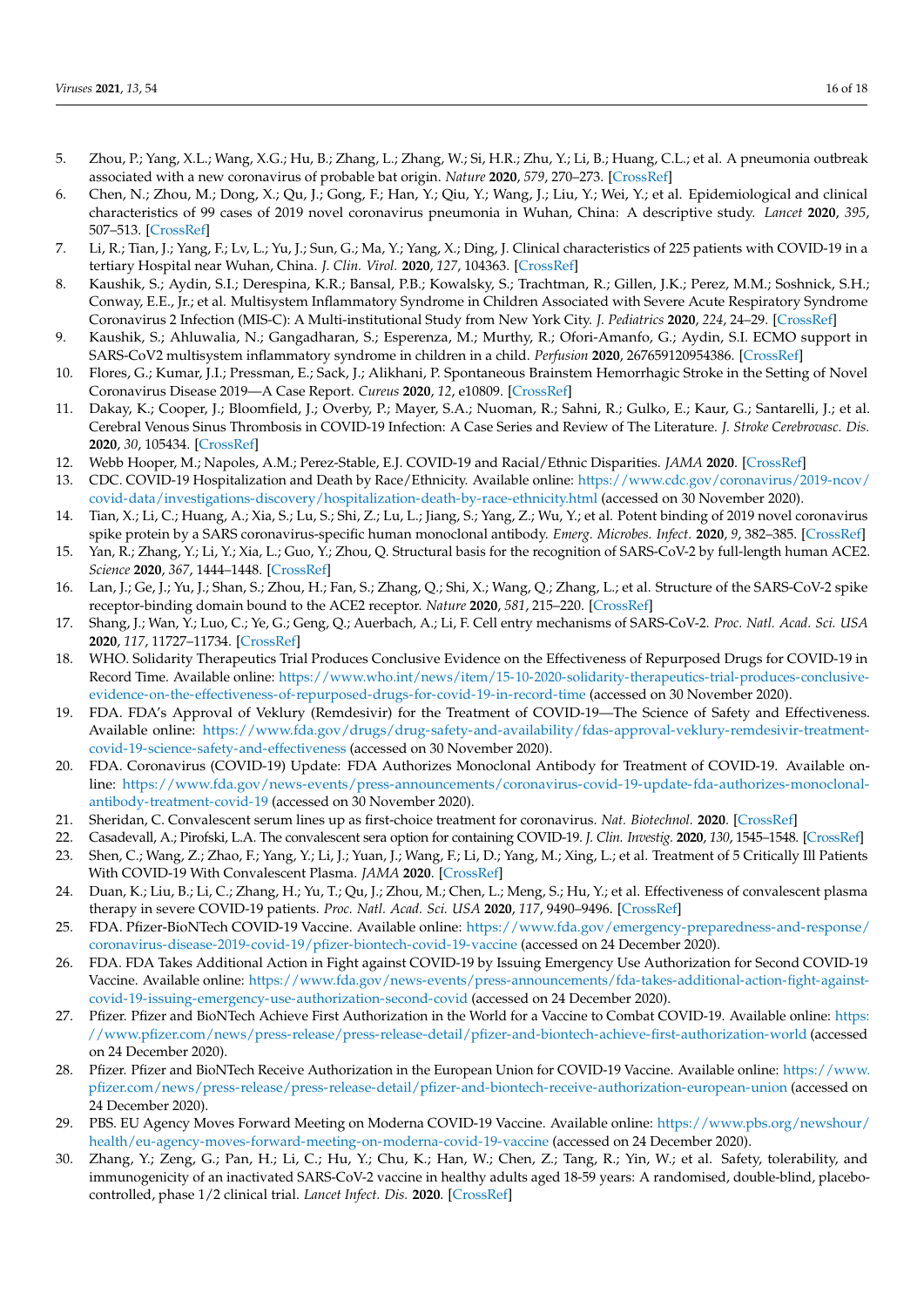- <span id="page-16-0"></span>31. Zhu, F.C.; Guan, X.H.; Li, Y.H.; Huang, J.Y.; Jiang, T.; Hou, L.H.; Li, J.X.; Yang, B.F.; Wang, L.; Wang, W.J.; et al. Immunogenicity and safety of a recombinant adenovirus type-5-vectored COVID-19 vaccine in healthy adults aged 18 years or older: A randomised, double-blind, placebo-controlled, phase 2 trial. *Lancet* **2020**, *396*, 479–488. [\[CrossRef\]](http://doi.org/10.1016/S0140-6736(20)31605-6)
- <span id="page-16-1"></span>32. Logunov, D.Y.; Dolzhikova, I.V.; Zubkova, O.V.; Tukhvatullin, A.I.; Shcheblyakov, D.V.; Dzharullaeva, A.S.; Grousova, D.M.; Erokhova, A.S.; Kovyrshina, A.V.; Botikov, A.G.; et al. Safety and immunogenicity of an rAd26 and rAd5 vector-based heterologous prime-boost COVID-19 vaccine in two formulations: Two open, non-randomised phase 1/2 studies from Russia. *Lancet* **2020**, *396*, 887–897. [\[CrossRef\]](http://doi.org/10.1016/S0140-6736(20)31866-3)
- <span id="page-16-2"></span>33. Walsh, E.E.; Frenck, R.W., Jr.; Falsey, A.R.; Kitchin, N.; Absalon, J.; Gurtman, A.; Lockhart, S.; Neuzil, K.; Mulligan, M.J.; Bailey, R.; et al. Safety and Immunogenicity of Two RNA-Based Covid-19 Vaccine Candidates. *N. Engl. J. Med.* **2020**. [\[CrossRef\]](http://doi.org/10.1056/NEJMoa2027906)
- <span id="page-16-3"></span>34. Pfizer. Pfizer and BioNTech Conclude Phase 3 Study of COVID-19 Vaccine Candidate, Meeting All Primary Efficacy Endpoints. Available online: [https://www.pfizer.com/news/press-release/press-release-detail/pfizer-and-biontech-conclude-phase-3](https://www.pfizer.com/news/press-release/press-release-detail/pfizer-and-biontech-conclude-phase-3-study-covid-19-vaccine) [study-covid-19-vaccine](https://www.pfizer.com/news/press-release/press-release-detail/pfizer-and-biontech-conclude-phase-3-study-covid-19-vaccine) (accessed on 25 November 2020).
- <span id="page-16-4"></span>Jackson, L.A.; Anderson, E.J.; Rouphael, N.G.; Roberts, P.C.; Makhene, M.; Coler, R.N.; McCullough, M.P.; Chappell, J.D.; Denison, M.R.; Stevens, L.J.; et al. An mRNA Vaccine against SARS-CoV-2—Preliminary Report. *N. Engl. J. Med.* **2020**, *383*, 1920–1931. [\[CrossRef\]](http://doi.org/10.1056/NEJMoa2022483)
- <span id="page-16-5"></span>36. Anderson, E.J.; Rouphael, N.G.; Widge, A.T.; Jackson, L.A.; Roberts, P.C.; Makhene, M.; Chappell, J.D.; Denison, M.R.; Stevens, L.J.; Pruijssers, A.J.; et al. Safety and Immunogenicity of SARS-CoV-2 mRNA-1273 Vaccine in Older Adults. *N. Engl. J. Med.* **2020**. [\[CrossRef\]](http://doi.org/10.1056/NEJMoa2028436)
- <span id="page-16-6"></span>37. Moderna. Moderna's COVID-19 Vaccine Candidate Meets Its Primary Efficacy Endpoint in the First Interim Analysis of the Phase 3 COVE Study. Available online: [https://investors.modernatx.com/news-releases/news-release-details/modernas-covid-19](https://investors.modernatx.com/news-releases/news-release-details/modernas-covid-19-vaccine-candidate-meets-its-primary-efficacy) [-vaccine-candidate-meets-its-primary-efficacy](https://investors.modernatx.com/news-releases/news-release-details/modernas-covid-19-vaccine-candidate-meets-its-primary-efficacy) (accessed on 27 November 2020).
- <span id="page-16-7"></span>38. ClinicalTrials.gov. COVID-19 Vaccine, SARS COV-2 Vaccine. Available online: [https://clinicaltrials.gov/ct2/results?cond=](https://clinicaltrials.gov/ct2/results?cond=Covid19+vaccine&age_v=&gndr=&type=&rslt=&Search=Apply) [Covid19+vaccine&age\\_v=&gndr=&type=&rslt=&Search=Apply](https://clinicaltrials.gov/ct2/results?cond=Covid19+vaccine&age_v=&gndr=&type=&rslt=&Search=Apply) (accessed on 18 November 2020).
- <span id="page-16-8"></span>39. WHO. Draft Landscape of COVID-19 Candidate Vaccines. Available online: [https://www.who.int/publications/m/item/draft](https://www.who.int/publications/m/item/draft-landscape-of-covid-19-candidate-vaccines)[landscape-of-covid-19-candidate-vaccines](https://www.who.int/publications/m/item/draft-landscape-of-covid-19-candidate-vaccines) (accessed on 18 November 2020).
- <span id="page-16-9"></span>40. Le, T.T.; Cramer, J.P.; Chen, R.; Mayhew, S. Evolution of the COVID-19 vaccine development landscape. *Nat. Rev. Drug Discov.* **2020**. [\[CrossRef\]](http://doi.org/10.1038/d41573-020-00151-8)
- <span id="page-16-10"></span>41. Krammer, F. SARS-CoV-2 vaccines in development. *Nature* **2020**, *586*, 516–527. [\[CrossRef\]](http://doi.org/10.1038/s41586-020-2798-3)
- <span id="page-16-11"></span>42. Poland, G.A.; Ovsyannikova, I.G.; Kennedy, R.B. SARS-CoV-2 immunity: Review and applications to phase 3 vaccine candidates. *Lancet* **2020**, *396*, 1595–1606. [\[CrossRef\]](http://doi.org/10.1016/S0140-6736(20)32137-1)
- <span id="page-16-12"></span>43. Prasad, A.N.; Borisevich, V.; Woolsey, C.; Agans, K.N.; Deer, D.J.; Dobias, N.S.; Geisbert, J.B.; Fenton, K.A.; Geisbert, T.W. Use of Convalescent Serum Reduces Severity of COVID-19 in Nonhuman Primates. Available online: [https://www.biorxiv.org/](https://www.biorxiv.org/content/10.1101/2020.10.14.340091v1) [content/10.1101/2020.10.14.340091v1](https://www.biorxiv.org/content/10.1101/2020.10.14.340091v1) (accessed on 30 November 2020).
- <span id="page-16-13"></span>44. Xia, S.; Zhang, Y.; Wang, Y.; Wang, H.; Yang, Y.; Gao, G.F.; Tan, W.; Wu, G.; Xu, M.; Lou, Z.; et al. Safety and immunogenicity of an inactivated SARS-CoV-2 vaccine, BBIBP-CorV: A randomised, double-blind, placebo-controlled, phase 1/2 trial. *Lancet. Infect. Dis.* **2020**. [\[CrossRef\]](http://doi.org/10.1016/S1473-3099(20)30831-8)
- <span id="page-16-14"></span>45. Sadoff, J.; Le Gars, M.; Shukarev, G.; Heerwegh, D.; Truyers, C.; de Groot, A.M.; Stoop, J.; Tete, S.; Van Damme, W.; Leroux-Roels, I.; et al. Safety and Immunogenicity of the Ad26.COV2.S COVID-19 Vaccine Candidate: Interim Results of a Phase 1/2a, Double-blind, Randomized, Placebo-Controlled Trial. Available online: [https://www.medrxiv.org/content/10.1101/2020.09.23.2](https://www.medrxiv.org/content/10.1101/2020.09.23.20199604v1) [0199604v1](https://www.medrxiv.org/content/10.1101/2020.09.23.20199604v1) (accessed on 1 December 2020).
- <span id="page-16-15"></span>46. Fulginiti, V.A.; Eller, J.J.; Sieber, O.F.; Joyner, J.W.; Minamitani, M.; Meiklejohn, G. Respiratory virus immunization. I. A field trial of two inactivated respiratory virus vaccines; an aqueous trivalent parainfluenza virus vaccine and an alum-precipitated respiratory syncytial virus vaccine. *Am. J. Epidemiol.* **1969**, *89*, 435–448. [\[CrossRef\]](http://doi.org/10.1093/oxfordjournals.aje.a120956)
- <span id="page-16-16"></span>47. Tseng, C.T.; Sbrana, E.; Iwata-Yoshikawa, N.; Newman, P.C.; Garron, T.; Atmar, R.L.; Peters, C.J.; Couch, R.B. Immunization with SARS coronavirus vaccines leads to pulmonary immunopathology on challenge with the SARS virus. *PLoS ONE* **2012**, *7*, e35421. [\[CrossRef\]](http://doi.org/10.1371/annotation/2965cfae-b77d-4014-8b7b-236e01a35492)
- <span id="page-16-17"></span>48. Gao, Q.; Bao, L.; Mao, H.; Wang, L.; Xu, K.; Yang, M.; Li, Y.; Zhu, L.; Wang, N.; Lv, Z.; et al. Development of an inactivated vaccine candidate for SARS-CoV-2. *Science* **2020**, *369*, 77–81. [\[CrossRef\]](http://doi.org/10.1126/science.abc1932)
- <span id="page-16-18"></span>49. Wang, X.; Guo, X.; Xin, Q.; Pan, Y.; Hu, Y.; Li, J.; Chu, Y.; Feng, Y.; Wang, Q. Neutralizing Antibodies Responses to SARS-CoV-2 in COVID-19 Inpatients and Convalescent Patients. *Clin. Infect. Dis.* **2020**. [\[CrossRef\]](http://doi.org/10.1093/cid/ciaa721)
- <span id="page-16-19"></span>50. Keech, C.; Albert, G.; Cho, I.; Robertson, A.; Reed, P.; Neal, S.; Plested, J.S.; Zhu, M.; Cloney-Clark, S.; Zhou, H.; et al. Phase 1-2 Trial of a SARS-CoV-2 Recombinant Spike Protein Nanoparticle Vaccine. *N. Engl. J. Med.* **2020**. [\[CrossRef\]](http://doi.org/10.1056/NEJMoa2026920)
- <span id="page-16-20"></span>51. Xia, S.; Duan, K.; Zhang, Y.; Zhao, D.; Zhang, H.; Xie, Z.; Li, X.; Peng, C.; Zhang, Y.; Zhang, W.; et al. Effect of an Inactivated Vaccine Against SARS-CoV-2 on Safety and Immunogenicity Outcomes: Interim Analysis of 2 Randomized Clinical Trials. *JAMA* **2020**, *324*, 951–960. [\[CrossRef\]](http://doi.org/10.1001/jama.2020.15543)
- <span id="page-16-21"></span>52. Fausther-Bovendo, H.; Kobinger, G.P. Pre-existing immunity against Ad vectors: Humoral, cellular, and innate response, what's important? *Hum. Vaccin. Immunother.* **2014**, *10*, 2875–2884. [\[CrossRef\]](http://doi.org/10.4161/hv.29594)